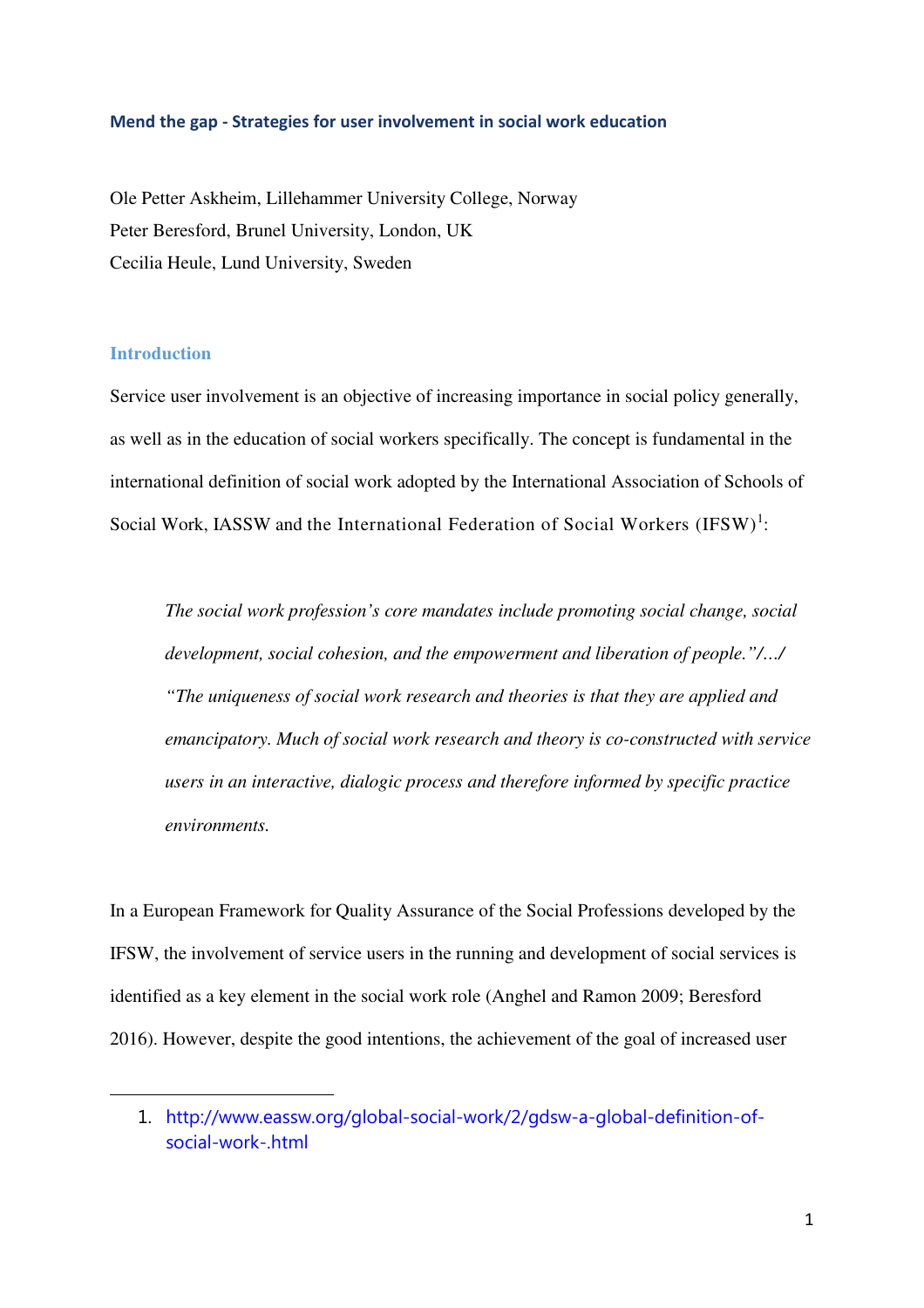involvement and empowerment as a result of social work, appears to remain distant. A major strand in social work's history has been its paternalistic character, partly due to a philanthropic tradition, but also to the tendency to import an individualist medicalised expert model into social work practice. As a result service users are mainly conceived of as persons with deficiencies and problems. The attitudes are transferred to the students of social work. Students mainly learn about user involvement and empowerment through theory and mainly meet service users as clients during their placement periods or when service users give isolated lectures. The cooperation with the "practice field" is mainly limited to contact with the professionals (Beresford et al. 2006, Börjeson et al. 2008).

In this article, so called "gap-mending strategies" developed by the international network PowerUs to reduce the gaps between the declared aims and the experienced realities are discussed. PowerUs consists of teachers and researchers from schools of social work and representatives from service user organizations in nine European countries (www.powerus.se). Firstly, the gaps as the network identifies them will be presented and we will then share some processes within our practices that mend or maintain gaps between service users and professionals. Two main strategies will be explored in more detail – a strategy that has been developed in the UK of mainstreaming service user (and carer) participation in all stages of social work education, and a strategy that has been developed in Scandinavia of developing joint courses for social work students and students from service user organizations. We will finally discuss to what degree the gap-mending strategies represent approaches to renew social work in a radical transformative way.

## **Relationships and roles in social work education and practice**

Policy documents have prioritised service user participation in recent years (Beresford 2011, Eriksson 2015, Tilley and Jones 2013). Beresford and Croft 2003) identify two different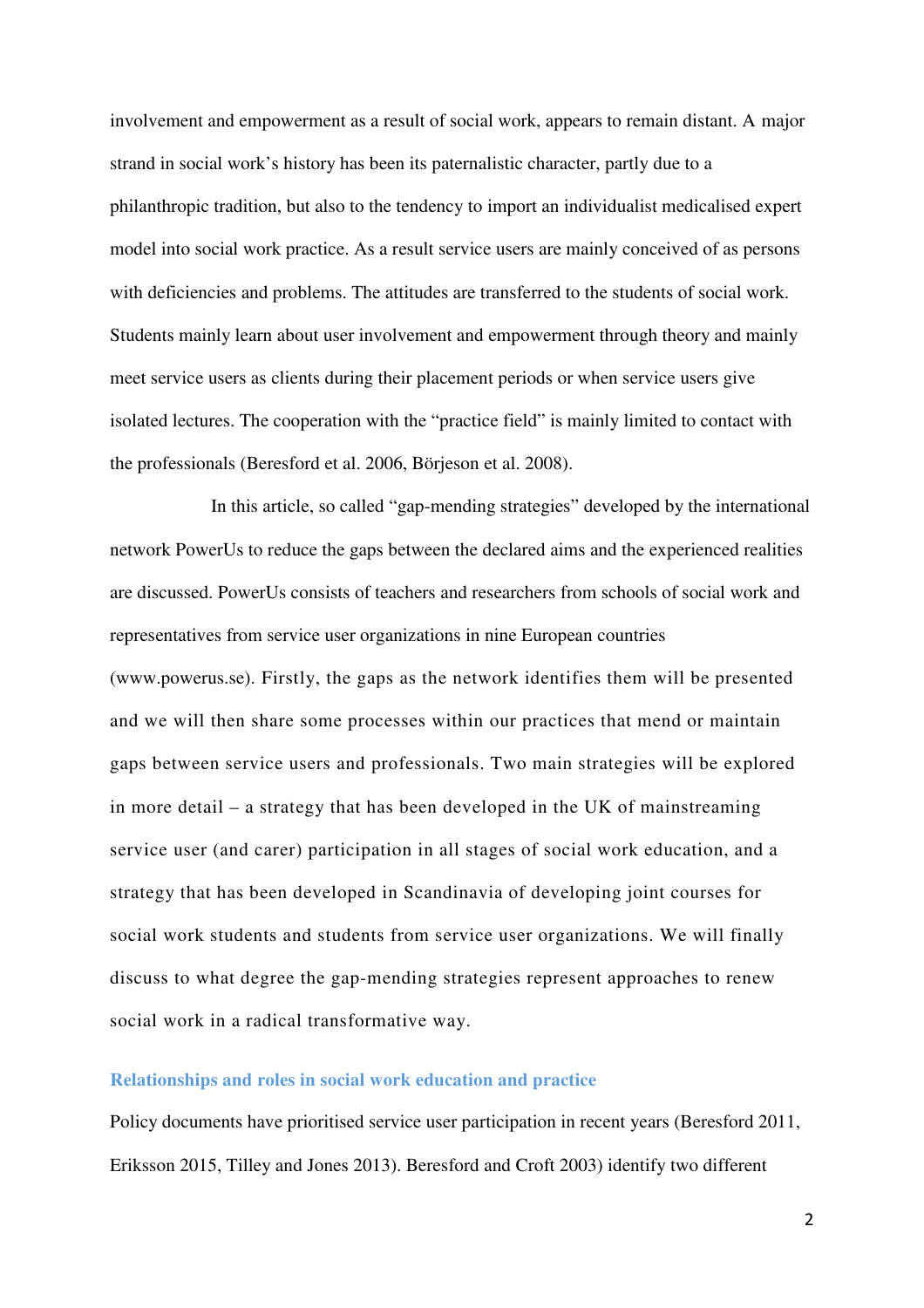traditions of service user participation, with different goals and philosophical roots. The first, they call consumerist/ managerialist, and comes from management strategies. It sees service users as customers that can help develop more effective services. Its approach emerged under neo-liberalism and was put in place in service systems. Here the concern has been to include the views and ideas of people as public service users, in the same way that they have been in market research in the provision of mainstream commercial goods and services. The aim is to provide market intelligence rather than to bring about any transfer of control or increased say in decision making. The other model is called a democratic/ citizenship one. Its goal is delivery from different kinds of exclusions and oppression and the redistribution of power. The democratic/ citizenship model emphasises the importance of active service user participation in all aspects of support and services (Cameron 2014, Priestly 1999).

Many social scientists agree that specific methods are of less importance than the relationships that are developed in social work practice (Hasenfeldt 1992, Parton 2000, Trevithick 2003). However what roles the service users should take in relation to social workers differs greatly between different social work models. The professionalization of social work practice has led to an increasingly common view of the social worker as an expert in other people's problems. Social work has sought to develop its own body of knowledge, with social workers seen as having specific expert professional knowledge to validate their activities. The tendency is reinforced since the social workers generally are employed in organisations characterised by certain ways of defining and understanding the problem. The institutions have a certain repertoire of measures and benefits at their disposition, which influences how practitioners identify the problems and the persons seeking help. The Danish researchers Järvinen and Mik Meyer (2003, p. 15) describe the development in social work as the "standardisation of human problems". Consequently, categories and roles are constructed, and individuals reduced to cases. The tendency has gained further strength as manageralism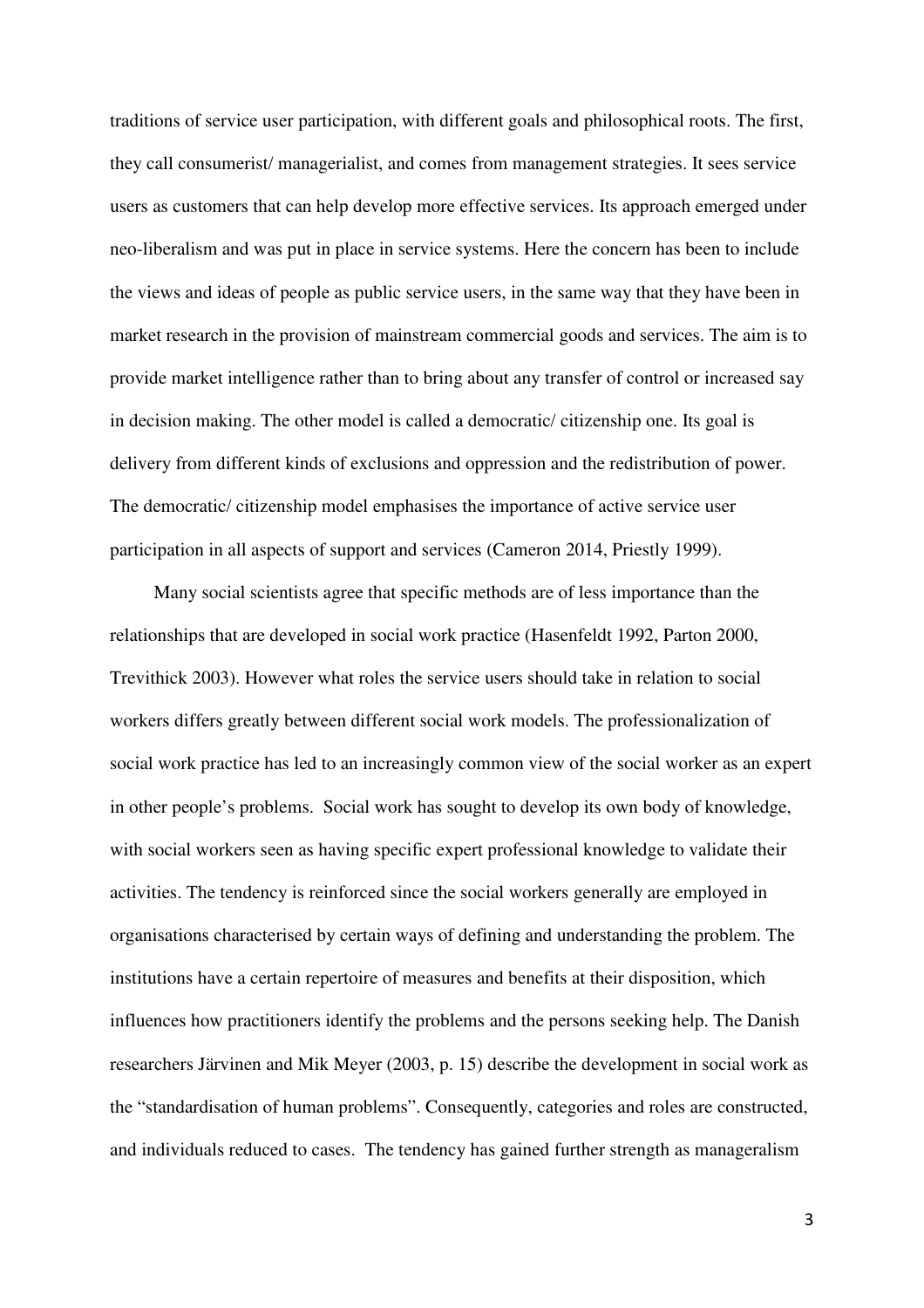and New Public Management (NPM) ideas have gained ground (Beresford 2009, Lavalette (ed.) 2011, Rogowski 2010). The users are reduced to passive consumers. At the same time, strong elements of control in the NPM model to secure the efficiency and cost-effectiveness of the services express lack of confidence to both the users and the producers of the services.

Research has also shown that social workers often share negative views of social problems that are widespread among the wider population. Stigmatising attitudes are not only present in society at large, but also among helping professionals and students in areas as psychiatry, psychology and social work (Nordt et al. 2006, Mittal et al. 2014, Trevithick 2012, Svensson et al 2014). A consequence of all this can be that the experiences and contributions of people with direct experience as social work service users are devalued or ignored. Reports from service users also show that they often feel humiliated and oppressed as a result of their contact with people who are employed to help them (Johansson 2006, Oliver and Sapey, 2012, Rønning 2005).

In contrast to this paradigm stands a model based on reciprocal relationships and coproduction of knowledge, which reflects the referred goals of social work expressed by the IFSW and the IASSW. The participatory model suggests that social workers should see vulnerable and disadvantaged groups as their allies in mutual efforts to change and better society. To include service users in developing society and its services is a political matter, as well as a matter of human rights. Additionally, empirical studies from different service user groups show that service users' satisfaction with the services, and also their recovery processes and positive solutions of their problems, are strongly associated with a positive reciprocal relation between the users and the services, with the basis in the users' own values and preferences (e.g. Davidson et al. 2008; McCormack & McCane 2010).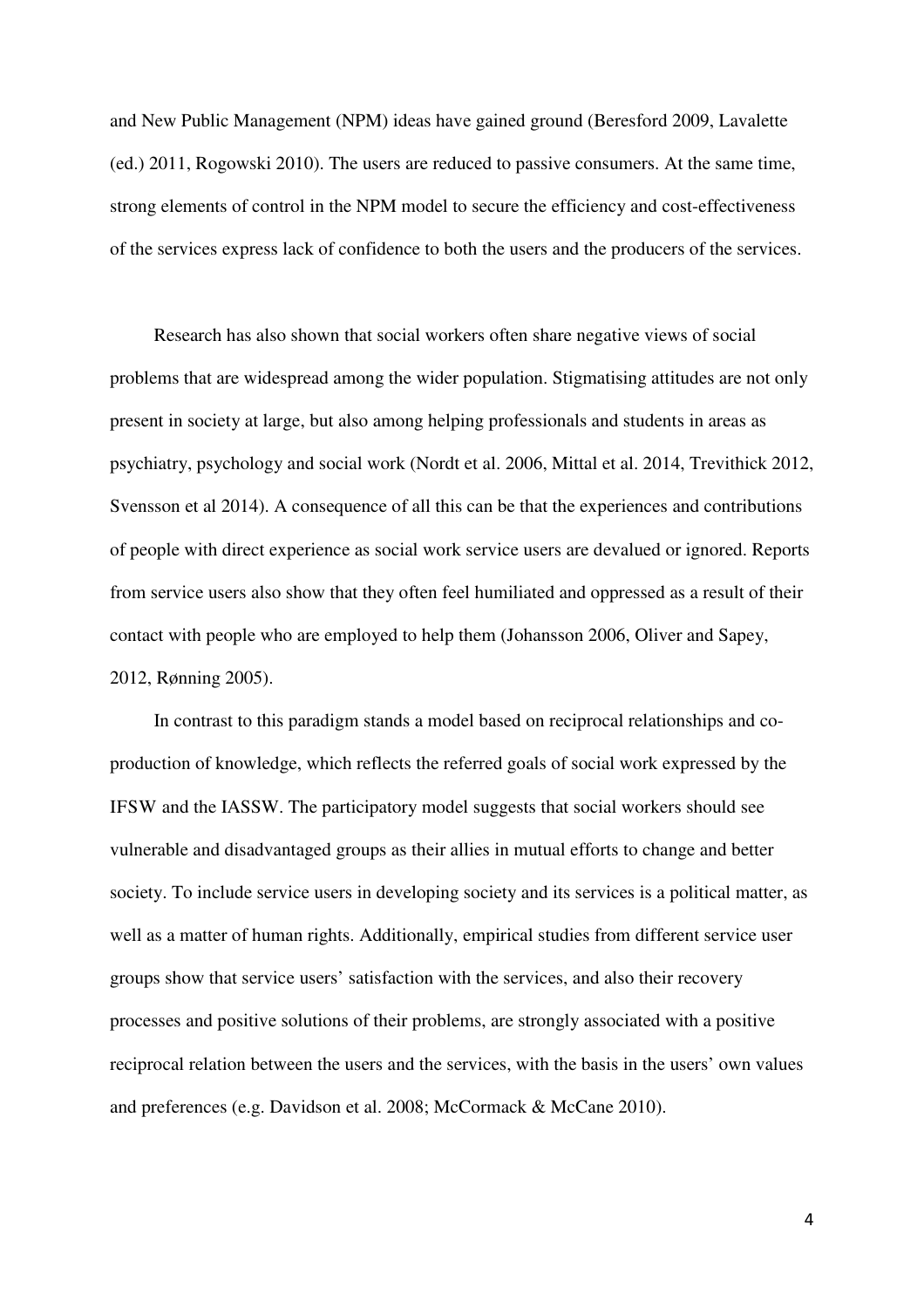## **Mending the gaps**

The gap-mending concept can be characterised as a reflective tool that helps teachers and researchers to consider what, in their practices increases, maintains or mends gaps between policies, services and professionals – as well as service users. Gaps always exist in a context. Gaps can develop and be maintained because of prejudices based on social work's categorization of people, because of language barriers, because of institutional hierarchies and the roles we have created for people within them. They can also exist because of lack of knowledge. Contextual knowledge is therefore essential in gap-mending reflections, as well as a good understanding of existing gaps.

 An essential component of the gap-mending concept is co-production. Co-production is defined as "a particular form of partnership between people who use social care services and the people and agencies who provide them" (Hunter & Ritchie 2007, p. 9). Bowers & Wilkins (2012, p. 100) declare that "as a concept co-production is renowned for its "excessive flexibility in terms of the ways in which it has been defined and interpreted". Needham & Carr (2009) distinguish between three levels of coproduction: At the lowest level, coproduction is simply used as a *description* of how all services rely on some productive input from the users. This approach simply restates existing approaches to public services as coproductive, and fails to acknowledge the potential for more effective use of productive capacities among service users or for creating social capital. At an intermediate position, Needham & Carr describe co-production as a tool of *recognition* for the people who use services and their carers, acknowledging their input, valuing and harnessing the power of existing informal support networks and creating better channels for people to shape services. This level of co-production offers a way to acknowledge and support the contributions of service stakeholders, although without necessarily changing fundamental delivery systems. There is therefore a danger that it can be a device to legitimize existing approaches, helping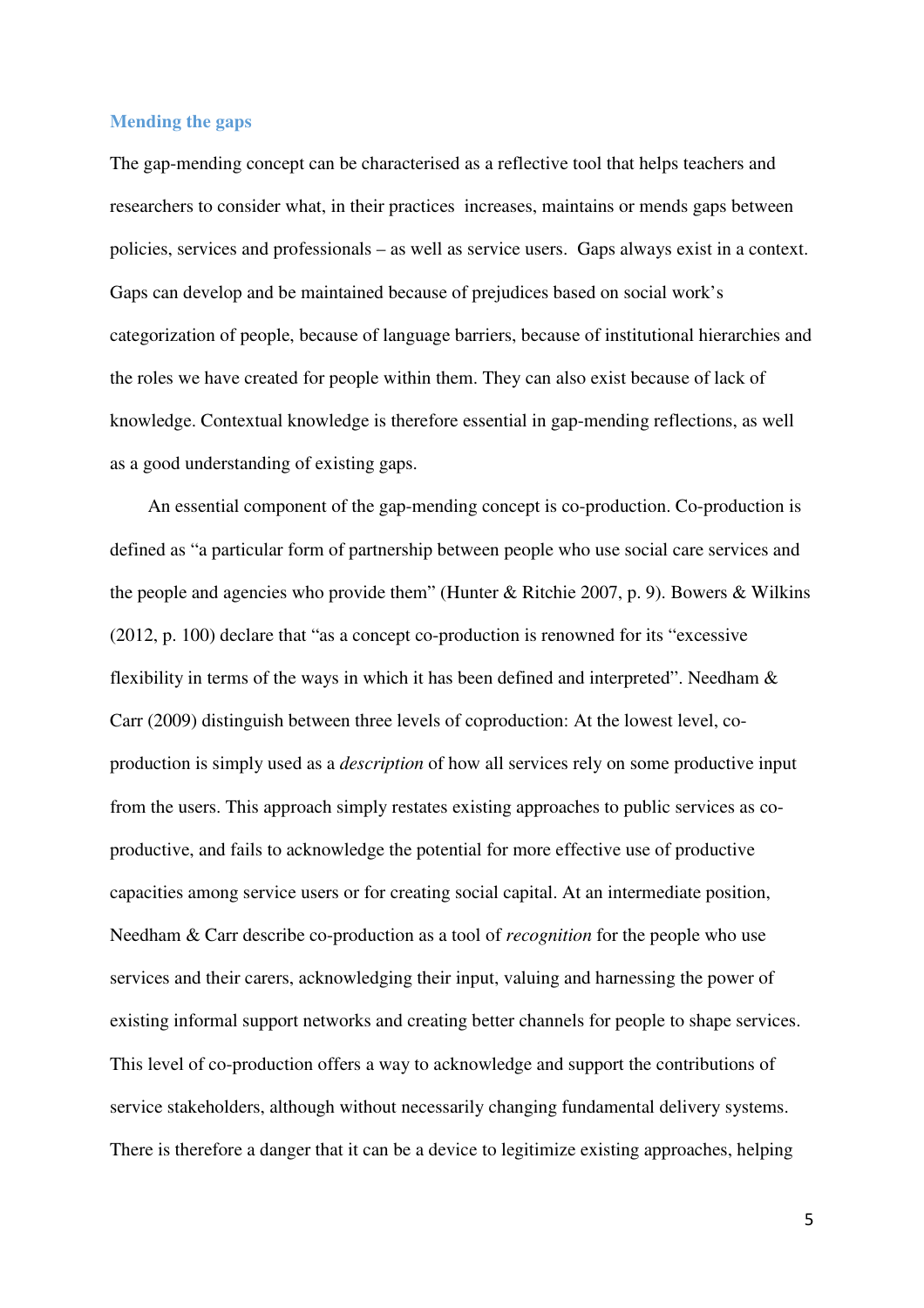people who use services better to understand the strains that providers face, rather than changing organisational cultures and improving service provision. At its most effective, Needham and Carr describe co-production as an approach, which involve a *transformation* of the services. The transformative level of co-production requires a relocation of power and control, through the development of new user-led mechanisms of planning, delivery management and governance. It involves new structures of delivery to entrench coproduction, rather than simply ad hoc opportunities for collaboration and brings service users and practitioners together in new ways.

It is important that these different levels of co-production are remembered and acknowledged when we talk about co-producing methods in social work, and that existing power mechanisms have to be challenged. When we speak of gap-mending strategies, it is essential to emphasize that it is co-production at a transformative level we have in mind. Beresford (2011, p.109) reminds us of this when he describes social work as co-production: "What it means is that understanding and construction of social work practice comes to be seen as a joint activity between service user and worker, in which the former can play an active part in structuring and shaping in accordance with their rights and needs".

An important ingredient in transformative co-production is the concept of empowerment. The concept of empowerment originates from the literature on marginalized people and the process through which marginalized people can mobilize and raise awareness, in order to draw on their own abilities and resources to solve their own problems. Empowerment has been important as an organizing concept for the disabled people's and service users' movements. Vital sources of inspiration have been the Black civil rights movement in the USA in the 1950s (Solomon 1976) and not least, Paulo Freire's book "'Pedagogy of the Oppressed' (1970). Two related aspects of empowerment are personal and political empowerment. This acknowledges the importance of both personal and political change and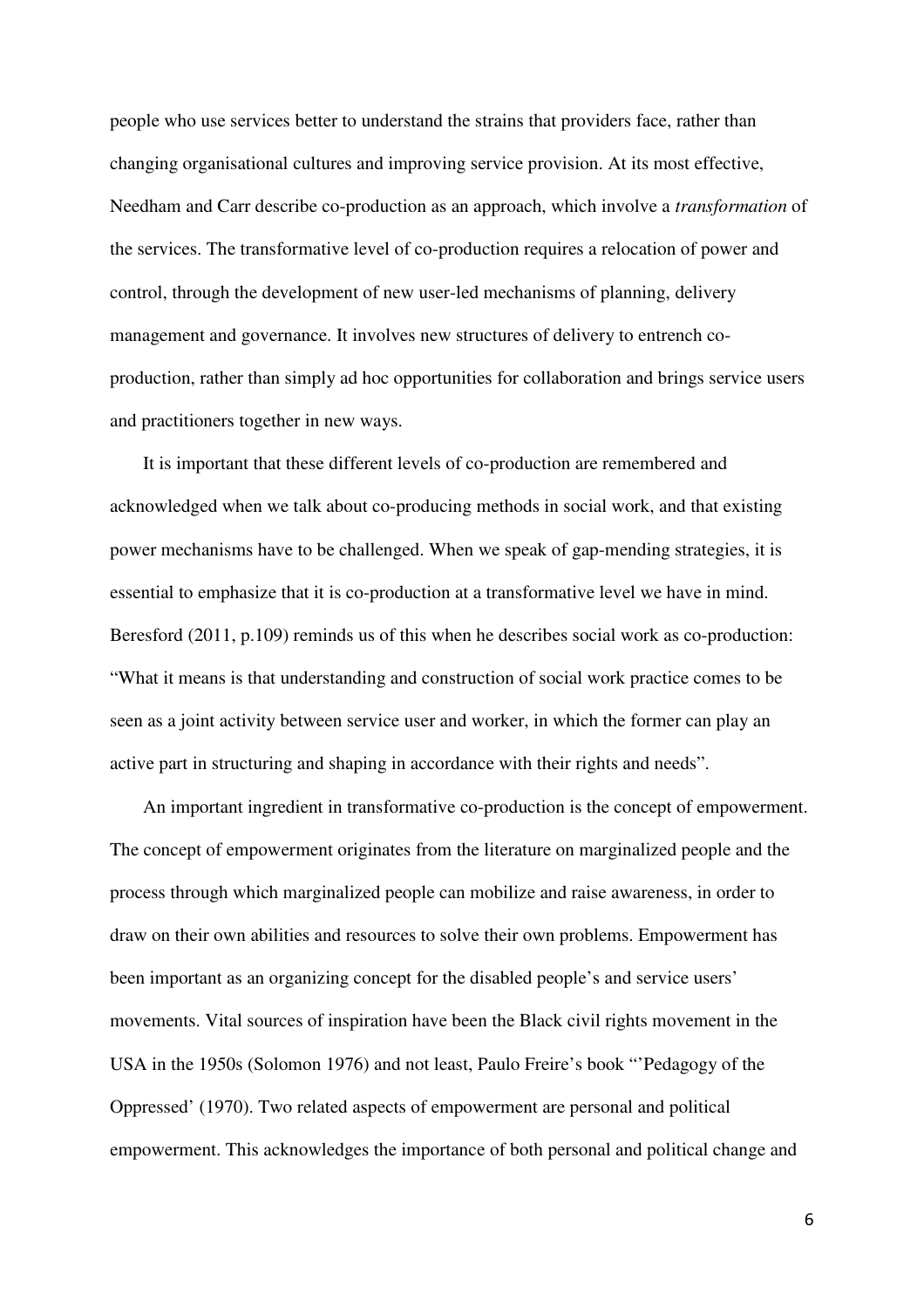their inter-relation. Thus service users highlight *personal empowerment* – meaning the need for change within us - if we are to be actively and meaningfully involved in making change. Otherwise we may only serve as a stage army. Such personal empowerment is likely to include gaining confidence, knowledge and skills. But *political empowerment* is also of importance – and this is understood as the need for making change at wider structural and political levels. This model of empowerment places an emphasis on the need to address both of these elements if people are to be truly rather than tokenistically involved in making change. Disabled people and service users have seen developing their self-organisation through their own 'user led organisations' (ULOs) as the major method of doing this. Such organisations can support people's personal empowerment as a first step to them becoming actively collectively involved to achieve change. This can be gained through the greater strength that comes from developing collective ideas and agendas and working together to achieve them in their own organizational space (Campbell and Oliver, 1996; Jacks, 1995; Oliver and Barnes 2012; Shera and Wells, 1999). A gapmending practice should be empowering for service users as well as professionals and they should help empowering each other.

# **The PowerUs Network**

The concept of gap-mending was developed by the PowerUs network<sup>2</sup>, which started in 2011 through an EU funded project consisting of social work teachers and service users from three countries – Sweden, Norway and the UK. The purpose of the network was to share good experiences of service user participation in social work education and research. Participants of the original network had developed different strategies aiming to reduce the distance between social workers and service users and to enhance the experiences of the service users. In

j

<sup>2</sup> www.powerus.se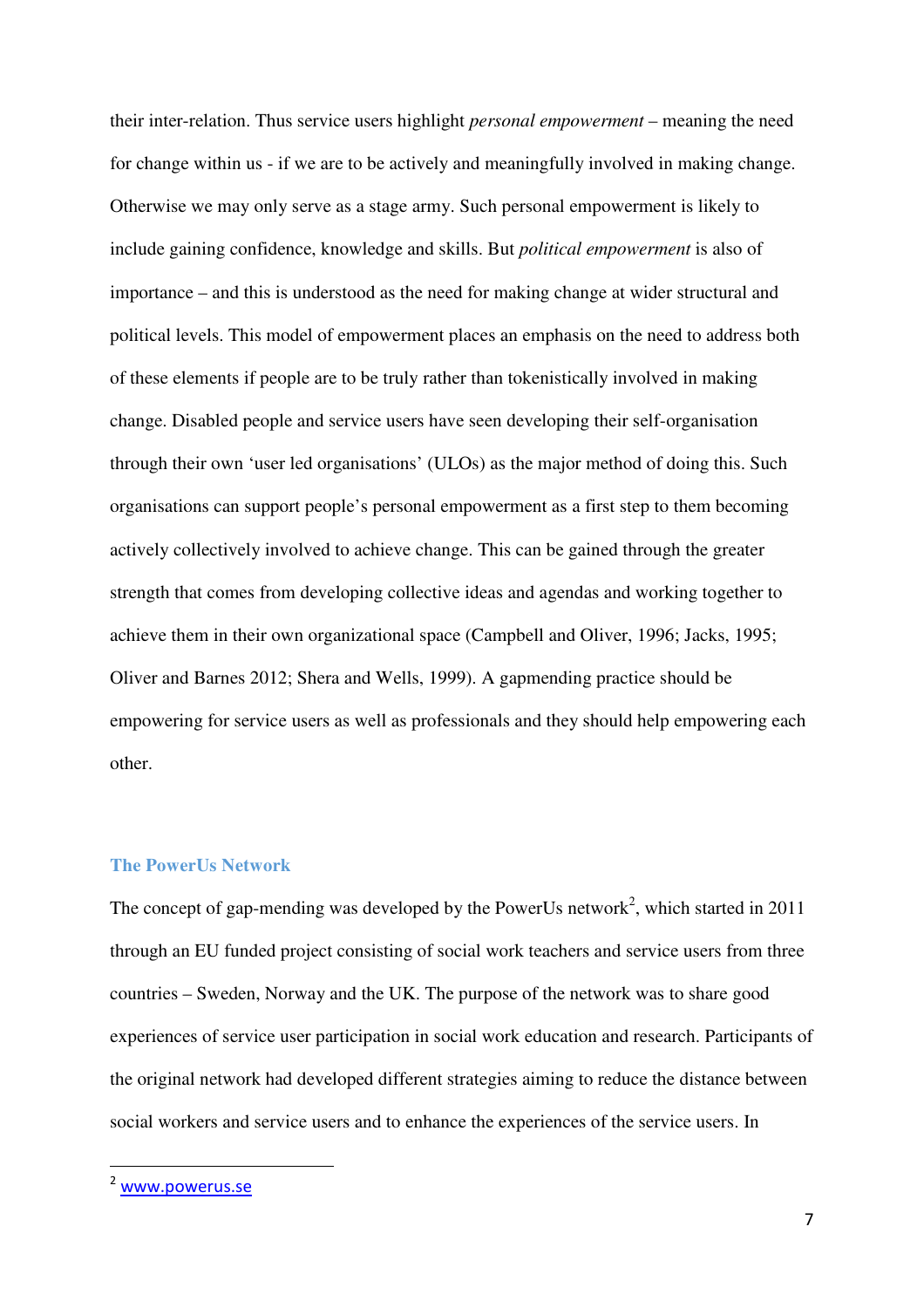Scandinavia (Lund (Sweden) and Lillehammer (Norway) this had been done by creating university courses that included both students from the social work programme, as well as students recruited from different service user organisations. In the UK the development had taken a different turn. Service users had, in collaboration with researchers and teachers of social work, succeeded responding to a new requirement of mainstreaming service user participation in all aspects and stages of planning and execution of social work professional education.

In five years, the PowerUs network has grown to include new participants from countries like Denmark, Germany, Switzerland, The Netherlands, France and Belgium. The requirement to join the network is an active practice of collaboration between service users and academics in developing methods that the network has come to call 'gap-mending' methods. Theoretical approval of service user participation is thus not enough. There is a growing European interest in methods developed within the network, which was demonstrated at the international conference organized by the European Association of Schools of Social Work in Milan 2015, in which PowerUs was a partner. The conference was introduced with a film produced by PowerUs<sup>3</sup>. The European Association of Schools of Social Work (EASSW) has expressed a desire to disseminate the values and methods of PowerUs to its 300 member schools. In some European countries service user involvement in social work education has become a requirement, however, there are still many European countries where the inclusion of users of social services is still considered as a 'taboo' issue and it has been ignored.

j

<sup>&</sup>lt;sup>3</sup> https://www.youtube.com/watch?v=QExM\_aA2Mus seen 2016-01-15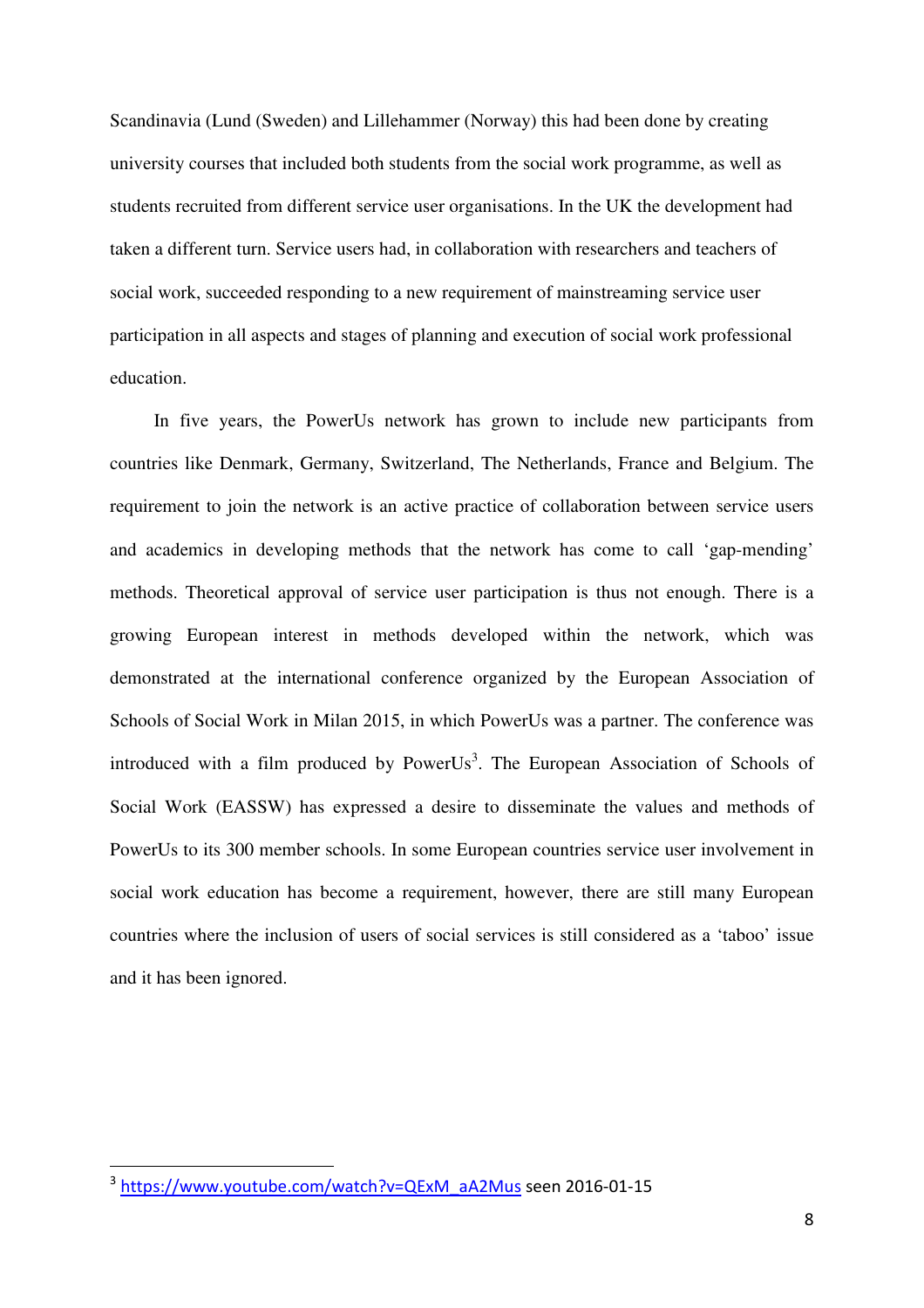## **The Swedish experiences**

There is no legislation in Sweden that regulates service user influence in municipal social services or in the education of social work. However The National Board of Health and Welfare has published several publications to provide the municipality's advice and guidance to develop service user participation in their activities. This has not resulted in a considerable change in the practice. When it comes to social work educations in Sweden, the importance of service users' perspectives was pointed out 2009 in an evaluation made by the Swedish National Agency for Higher Education (Högskoleverket, 2009). Although the schools of social work in Sweden have courses about service users, it is very rare to involve them as partners in planning or development of the curriculum.

In 2005 teachers at Lund University launched a new pedagogical concept, including a group of service users in a 7,5 ects (European Credit Transfer and Accumulation System) credit course that had normally been an elective course for social work students in their last semester. Since then, 18 such Mobilisation courses have been undertaken, with approximately 400 social work students and a little over 200 service users involved. The service users study along side with the social work students and achieve university credits. The teachers have been inspired by many social theorists and pedagogues throughout the years, among them Paulo Freire (1970), Emanuel Levinas (1998), the work of Joan Tronto (2009) as well as the writings of the recovery-movement (Deegan 1988; Topor 2001; Wilken 2010).

One important goal of the experimental course was to shift a focus that there often is, on the needs, or the problems of the individual, to the need for reciprocal relationships and a strengthened community in society. This can be seen as a paradigm shift, as the organisation of social work in Sweden is mainly structured around the categorization of individuals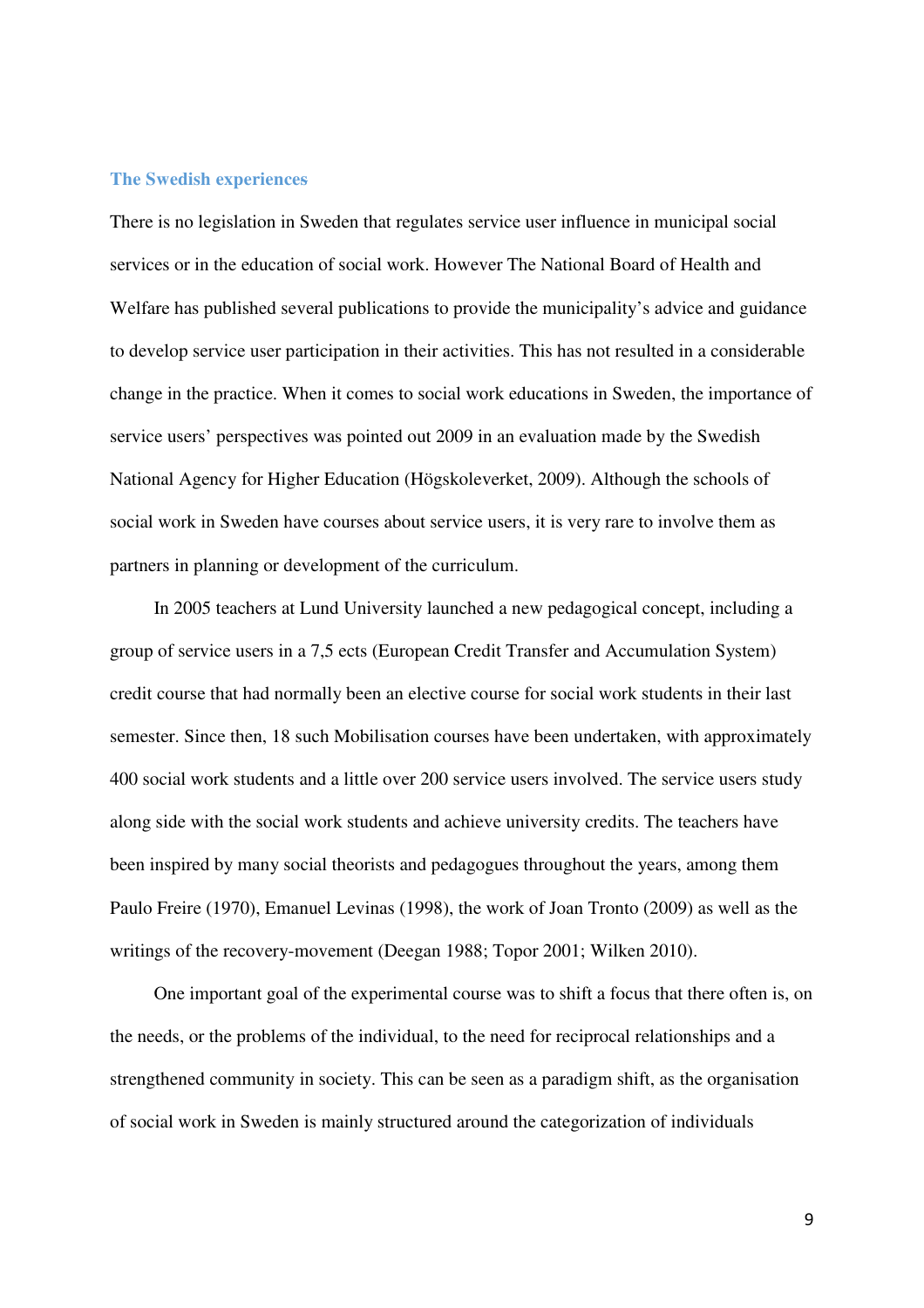according to their problems. The change can also be understood as an attempt to shift social work activity from regulation to inclusion.

An important lesson learned in the early years was to deconstruct categories that are dominant in social work practice and that tend to cause tension between the two student groups. Not until methods that required a more personal input from the students were developed, did the teachers experience a breakthrough in their aim of creating community and solidarity between the student groups. One method of developing this reciprocity is by initial personal presentations, where every student gets 15 minutes in front of the others to talk about who they are, and what matters to them in social work practice. For social work students, an important boundary is crossed as they share both doubts and weaknesses with each other and with the other student group. This works as an icebreaker and makes it possible for the students from service user organisations to face the social work students outside their prejudices, built on earlier experiences.

Social work students experience empowerment, as they can draw from earlier life experiences, including hardships, and become more personal in their future practice, with a better ability to resist bureaucratic demands of conformity. It is unlikely that they would choose to be so generous in showing themselves from a vulnerable side, were it not for the presence of the students from service user organisations. In the reflections from the social work students, they share that they normally experience university courses as being more competitive and encouraging them to show sides of themselves that could leave them vulnerable or disadvantage them in that competition. Service user students also say that they are relieved to be able to talk freely and on equal terms about the need for a changed social work practice. Many of them have earlier thought of university studies as something unapproachable. Some continue to study, in some cases, to become social workers.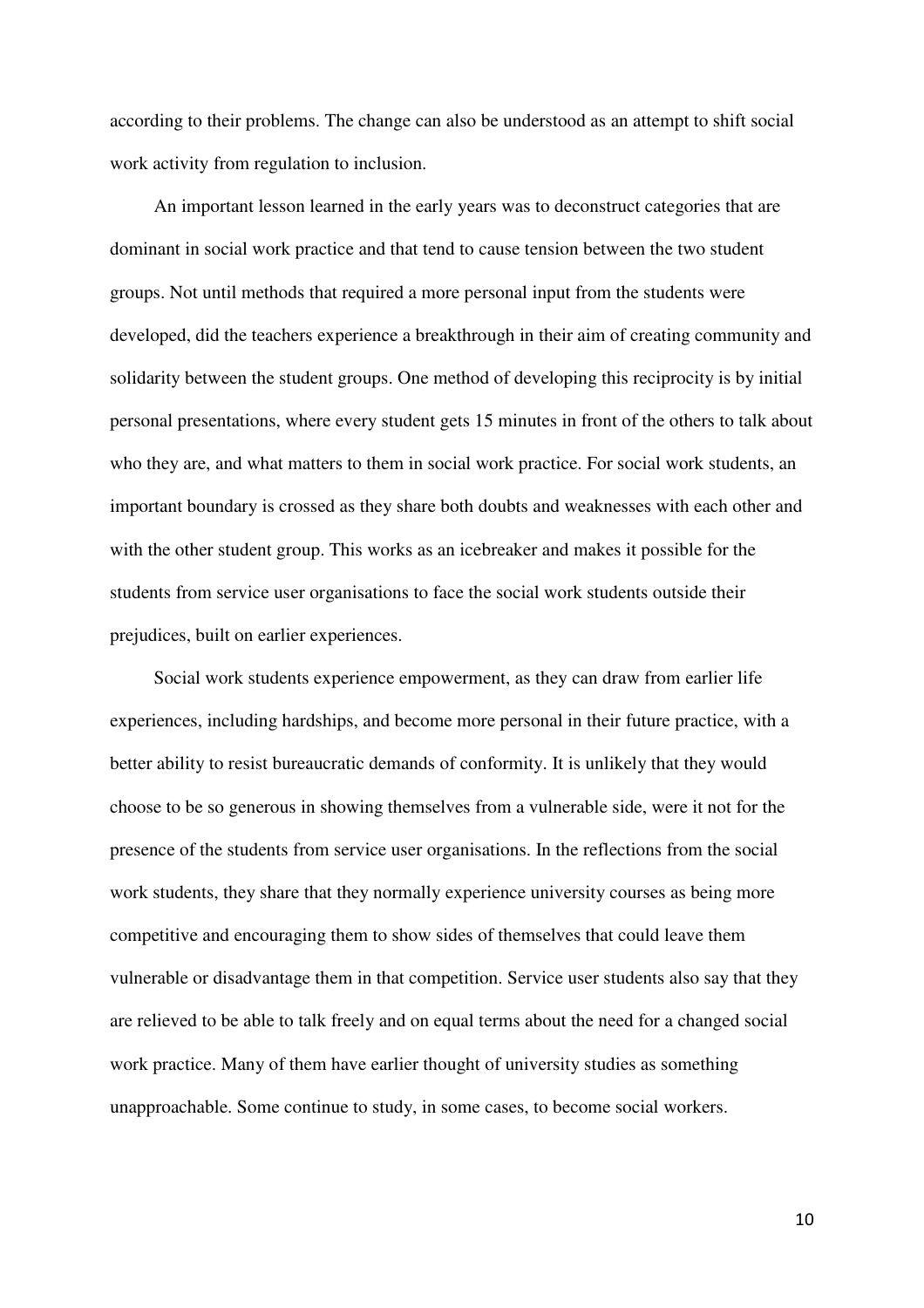The vision of the course has been to reconstruct a better and more inclusive practice. The students spend most of the time developing project ideas that are often both innovative and close to the needs expressed earlier in the course through the presentations of the participants. A difficulty is, though, that although these projects have great importance and value, they are often not compatible with the rigidity of the social service organization in Sweden. However, some of the projects have been realized, and some new service user organizations have been launched with the help of the platform and network that is created by the Mobilisation course. We have also seen further empowerment within the local service user movement, as many of their members have been challenged and further equipped through university studies. Students network with each other on social media and in public lectures that are held in the School of Social Work in Lund, also with students that have taken the course in other semesters than themselves.

For the teachers the platform of the Mobilisation course have been an ideal structure for testing research hypothesis in practice, and with the help of students – developing new knowledge about community principles and mechanisms (Angelin 2015, Heule and Kristiansen 2011, 2013, 2016, Kristiansen and Heule 2016).

## **Reflections from Norway.**

j

In the Norwegian Act of Social Services, it is stated that the services as far as possible should be designed in cooperation with the service users<sup>4</sup>. The curriculum for social work education declares that the services users' needs should be at the centre of the work and that the social

<sup>4</sup> https://lovdata.no/dokument/NL/lov/2009-12-18-131#KAPITTEL\_1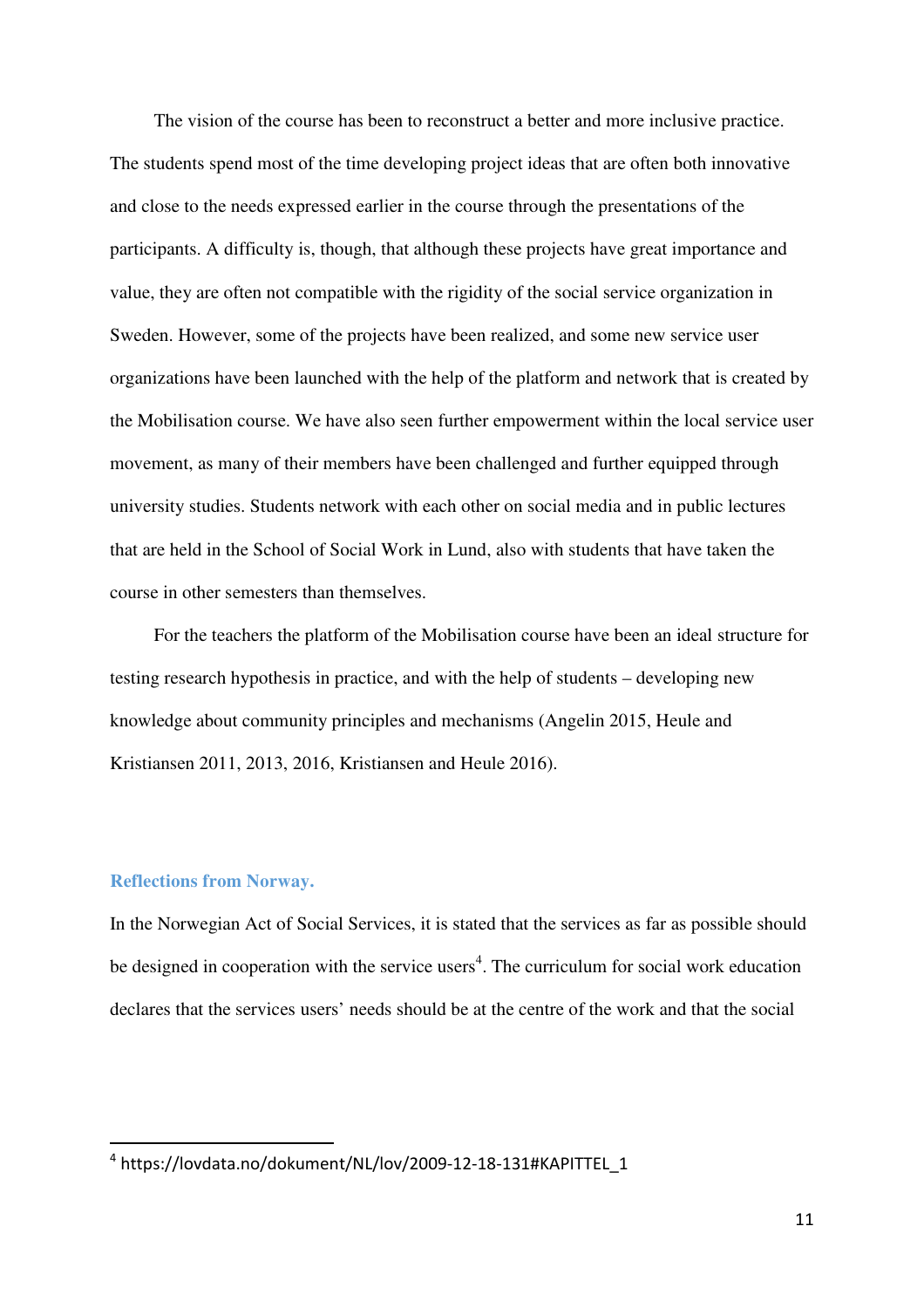workers should show respect for the service users' knowledge and choices<sup>5</sup>. Still, there are weak traditions for involving service users in the social work and social education courses in Norway. Traditionally people with user experiences are used in single lectures; otherwise the students mainly meet them as clients in their practice placements.

Inspired by the mobilisation course in Lund the course "*Empowerment: meeting face to face creates new insights*" (5 ECTS-points) since 2009 has been organised at Lillehammer University College as a joint course for undergraduate/bachelor students in social work and social education together with students with experiences as users of welfare services (Askheim 2012). About 120 internal and 70 external students have since taken part in the course.

The title of the course, "*Empowerment: Meeting face to face gives insights*", declares the goal: to create new insights for both groups. The intention is to give the participants new knowledge about the possible implications of marginalization and powerlessness and how they could be challenged when service user knowledge and professional 'expertise' are regarded as equally valid approaches to these problems. More specifically the goals are to give the students insight into:

- How power and powerlessness are created in the relationship between service users and professionals
- What empowerment can involve at different levels (individual/systemic level)
- How service user competence and professional competence can complement each other
- How empowerment can be realized in practice

j 5

https://www.regjeringen.no/globalassets/upload/kilde/kd/pla/2006/0002/ddd/pdfv/269389 -rammeplan\_for\_sosionomutdanning\_05.pdf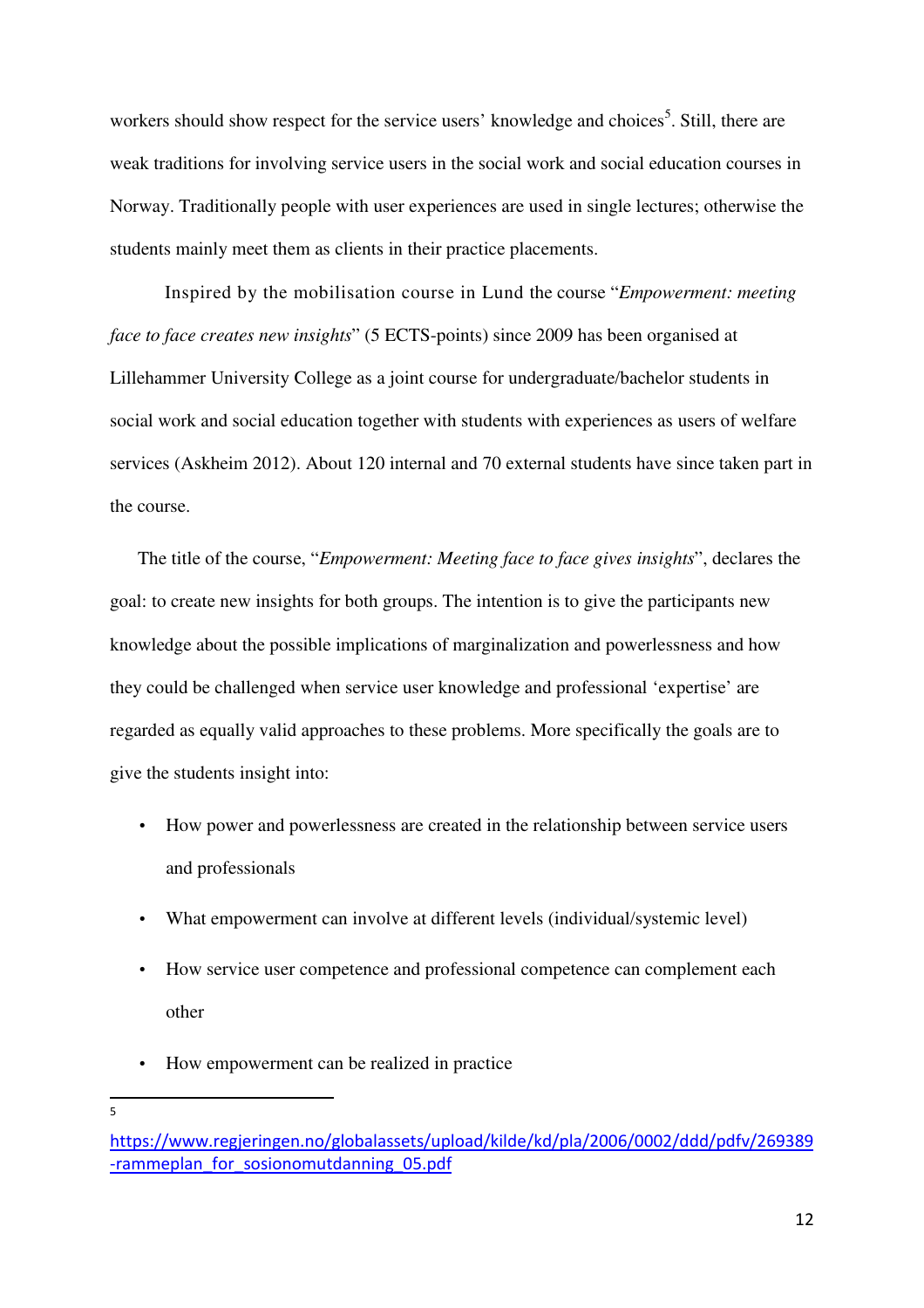Most of the external students have experiences connected to mental-health problems and are recruited through their service user organization or a user-led regional center. Another main group has service user experiences relating to drug misuse. Additionally some students have service user experiences relating to physical impairments, sensory impairments, as well as problems that are more mixed.

During the course, the students work intensely together four days every week during a three weeks period. One day each week is reserved for individual studies. The course starts with a seminar located outside the college. On this seminar the students work together through experience based and creative methods derived from art and expressive therapy (Levine and Levine, 1999). These are methods well suited for promoting community, building trust and creating a safe learning environment. The second part consists of lectures that aim to illuminate the concept of empowerment. Discussion groups composed of students with different backgrounds then follow and the students then meet in plenary sessions. Finally, the students conduct a group project, which the groups present in plenary. The presentation takes place in a variety of ways, as role-plays, video productions, and as oral and written presentations. This presentation is a final exam.

The immediate evaluations of the courses are very positive. Both internal and external students say that they have come to new understandings about each other and about the use of theoretical concepts in practice (Askheim 2012, Askheim et al 2014). At the same time the relationship challenges established attitudes and roles. The course makes both parties reflect upon their roles and attitudes. The "us-and-them" distinction between the parties dwindles.

A crucial criterion of whether such a course is successful or not, is nonetheless if the course has a lasting effect, if it adds values to programs, and enhances and changes professional practice, as well as improving service users' outcomes. A comprehensive literature review of projects with service user involvement in social work education concludes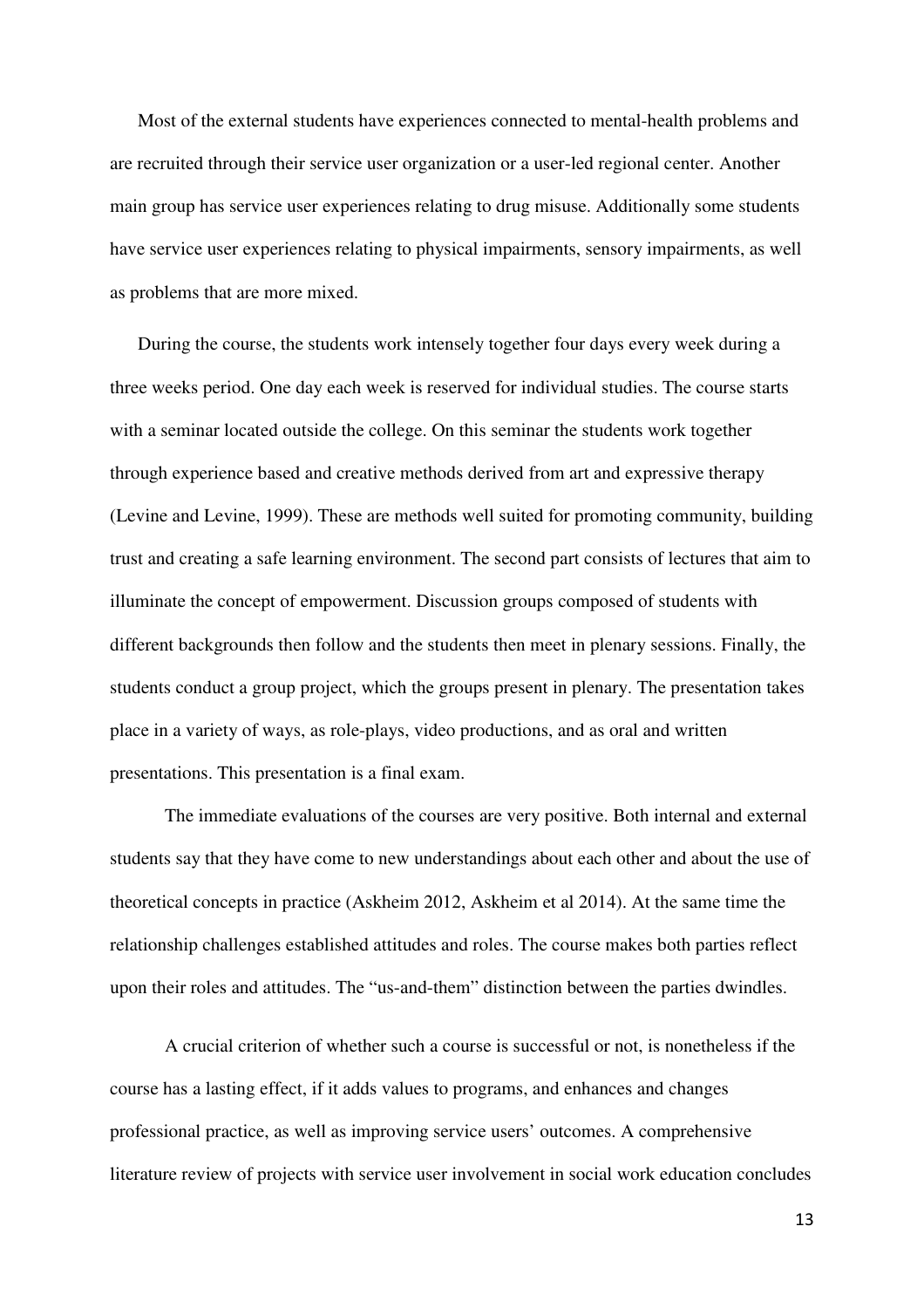that there is no sufficient empirical evidence that service user involvement improves outcomes for students, nor that it has an effect on social work practice or on outcomes for future service users (Robinson & Webber 2013). The conclusion further that in order to get meaningful service user involvement it is urgent to define specifically what the overarching aims should be. They refer to Beresford (2005) who defines meaningful involvement as evidence of change or improvements.

To investigate further whether our course seems to have a more lasting effect, we did a follow up study with a selection of former students in 2014 (Altmann & Hasvold 2015). What the students express four-five years after the complementation of the course correspond strongly with their immediate feedbacks. What the former students emphasized as valuable by the end of the course, was repeated and elaborated. Former internal students felt that participating in the course had changed their attitudes and perceptions of the social worker's as well as of the service user's role, and as a consequence their practice. The external students described increased awareness about suppression mechanisms, self-worth and status as equal participants, and how this had affected how they today act in the role as service user. Two of five former external students said that participation in the course has been a crucial factor for them to start further education. Having good experiences as students on the Face to Face-course, and having their competences recognized, seems to be of great significance. This suggests that each of them has gained a greater degree of control of their own future.

The differences between Robinson and Webber's (2013) and our findings, can be related to the fact that their data were mainly based on service user's participation in admission interviews for studies, service users' assessment of students' assignments, and service user lectures. These are measures well suited to clarify and recognize a service user perspective, but differ from our course where internal and external students are *learning together.* Our study is based on the gap-mending pedagogy that reflects a partnership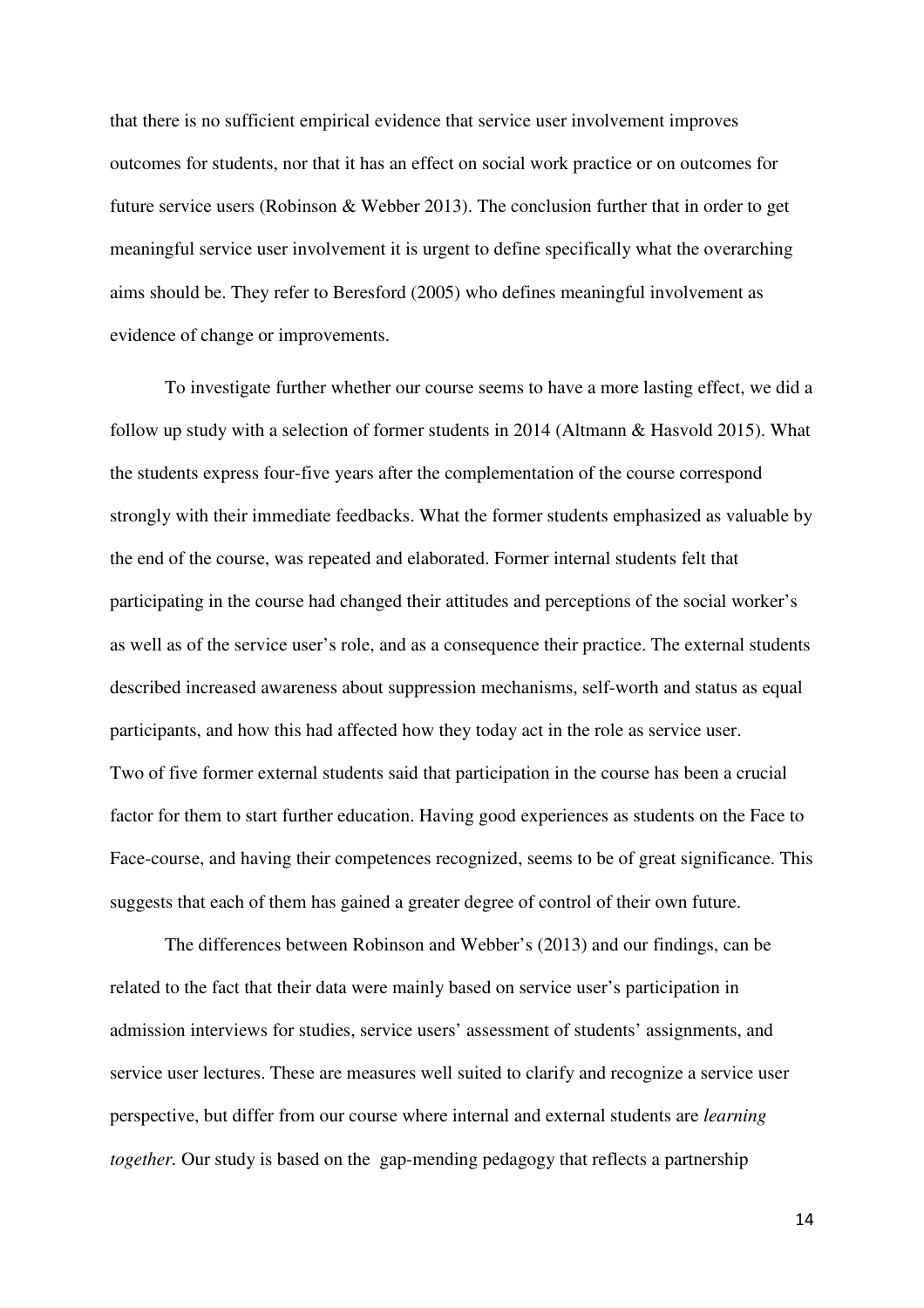between the student and the service user This cooperative learning seems to have brought change or improvements in the way as as Beresford (2005) refers to as meaningful service user involvement.

#### **The British model**

The UK is probably the country where the importance of user involvement in social work has been most clearly recognised officially and where it has the longest history. The new degree in social work, which was introduced in England and Wales in 2003, has made these countries the only ones in Europe where educational institutions are obliged to involve service users actively in the implementation, practice and evaluation of social work programmes at all levels (Department of Health 2002). The Department of Health in addition provided special grants from central funding in order to support higher education institutes (HEIs) to develop and resource strategies to involve service users and carers (Levin 2004). Government guidance does not prescribe the exact form of inclusion and participation to be pursued.

However, the British model can be summed up historically as primarily focusing on involving service users and carers (it has always involved both) in the process of social work education, in order to add their perspectives and input to the learning and knowledge provided for the students taking part (Branfield et al, 2007; Branfield, 2009). Projects documenting user involvement show that people with service user experiences are involved as lecturers and consultants in the development of programmes and curriculum, in the process of recruiting and assessing students and in the evaluation and quality assurance of the programmes (Anghel and Ramon 2009, Baldwin and Sadd 2006, Gupta and Blewett 2008, Humphreys 2005, Levin 2004). Some courses have developed relationships with local 'user controlled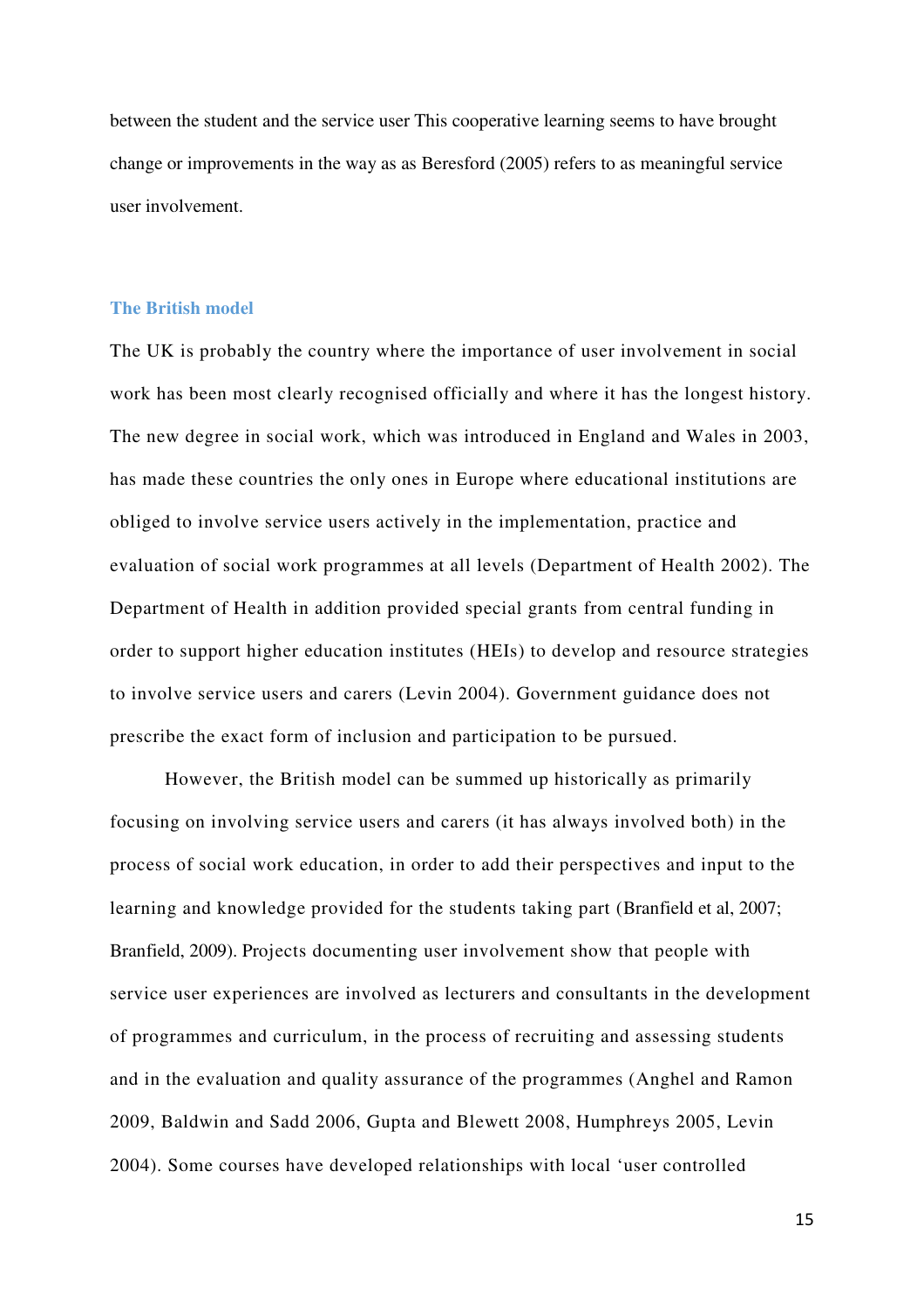organisations' (ULOs) to take forward this task; others have set up their own groups to work with the students. Students value the input of service users in their training because they provide a unique and valuable perspective, and people who rely on various services find their involvement in professional education to be worthwhile and beneficial (Evaluation of Social Work Degree Qualification in England Team 2008; Beresford 2014).

The involvement of service users in the design and delivery of the social work programmes does not necessarily imply that they take an active part as students. However, in some English projects, people with user experiences have been specially recruited as students and have obtained academic credits (Barnes et al 2006, Taylor and Le Riche 2006*)* Increasingly when students are recruited to social work courses, there also seems to be recognition that their own lived experience – as both service users and carers - is something to be valued rather than viewed as a deficit.

More recently two developments have taken place which have had an impact on user involvement in UK social work education. First building on the activities and experience gained by PowerUs, courses based on the Scandinavian model have also begun to emerge in Britain. Both London South Bank University and New College, Durham have developed such courses. What has been especially interesting about the Durham course is that it has broken new ground, involving as students mothers whose involvement with the social work service has related to child care and child protection issues (Casey, 2016). Secondly, there has been an increasing political and policy interest in England in so-called 'elite' social work graduate courses, including Frontline, Step Up To Social Work and Think Ahead. All have been concerned with 'improving the quality' of candidates for social work, but have tended to interpret this in terms of perceived improvements in their academic ability interpreted in terms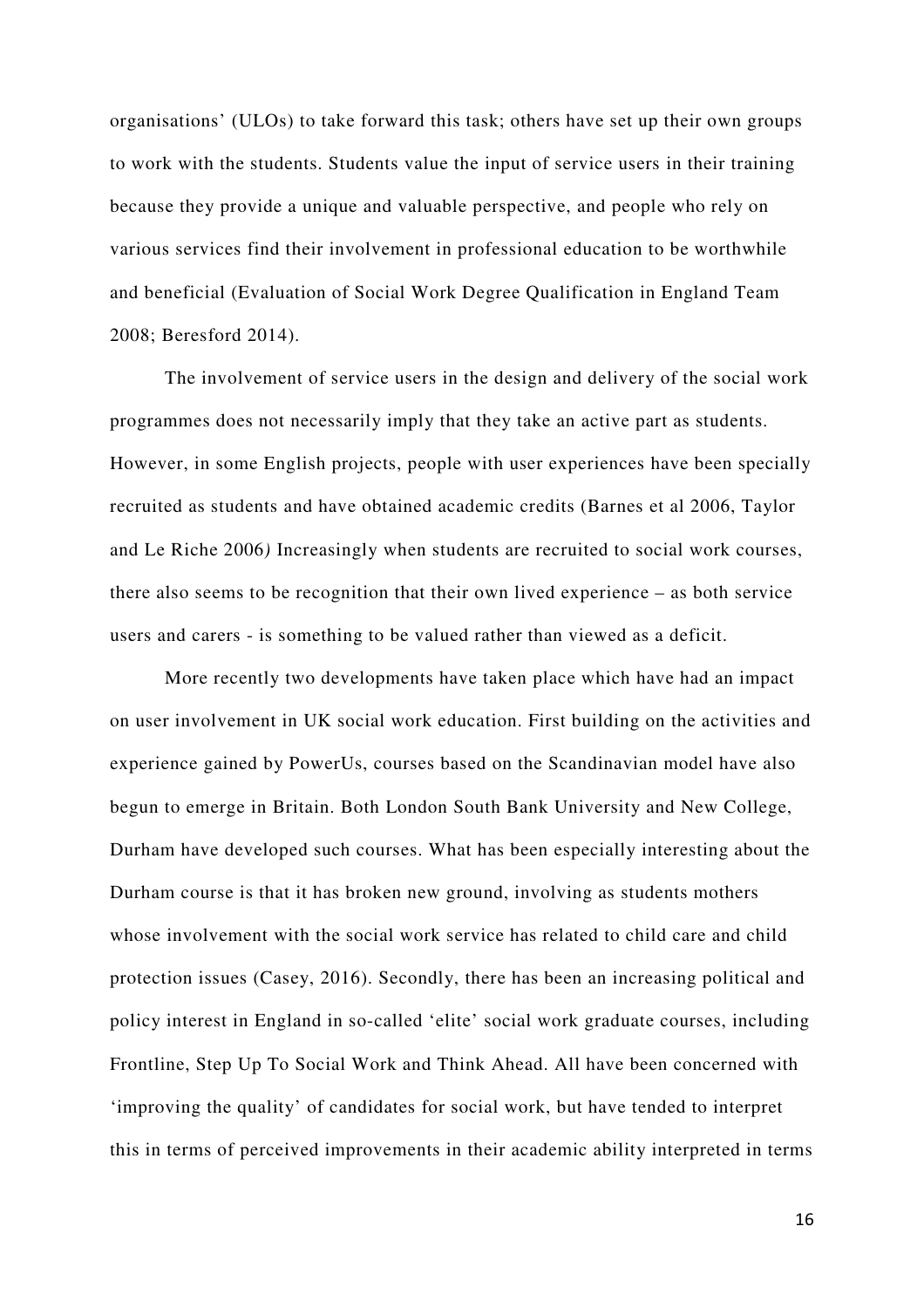of their qualifications and the status of their undergraduate universities. This has raised concerns that this devalues lived experience and limits diversity and reflects a desire to tailor social work training to a neo-liberal agenda and to restrict undergraduate routes to qualification (SWAN, 2014).

### **Concluding remarks**

There is increasing urgency to develop systematic and effective user involvement in social work and social work education. Without it, social work's values and goals are likely to be subverted because of the paternalistic traditions of social work and the dominating political climate in the contexts where social work is to be practised.

As the title indicates, the gap-mending concept has been developed as a reflective tool for mending the gaps between the declared goals of social work as, for example, stated in IASSW and IFSW-definition and between policies, services, professionals - and service users. The aim is to renew social work in a transformative way, consistent with its declared goals. The experiences from the gap-mending approaches referred to in this article and the growing interest in different countries is promising. How the gap-mending strategies more concretely should be developed is likely to vary and will have to take into account national and local considerations. Alliances and networks between educational institutions and service user organisations as well as across national borders will be important to disseminate the values and methods and learn from each other, inspire each other and discuss with each other to get a fuller understanding of what gaps we are facing and how they could best be mended. The growth of the PowerUs network and the growing cooperation between PowerUs and the EASSW is a promising start for such a development. The EASSW conference in Paris in June 2017 will be an important event to reinforce the gap-mending principle further and to spread it to new partners within Europe.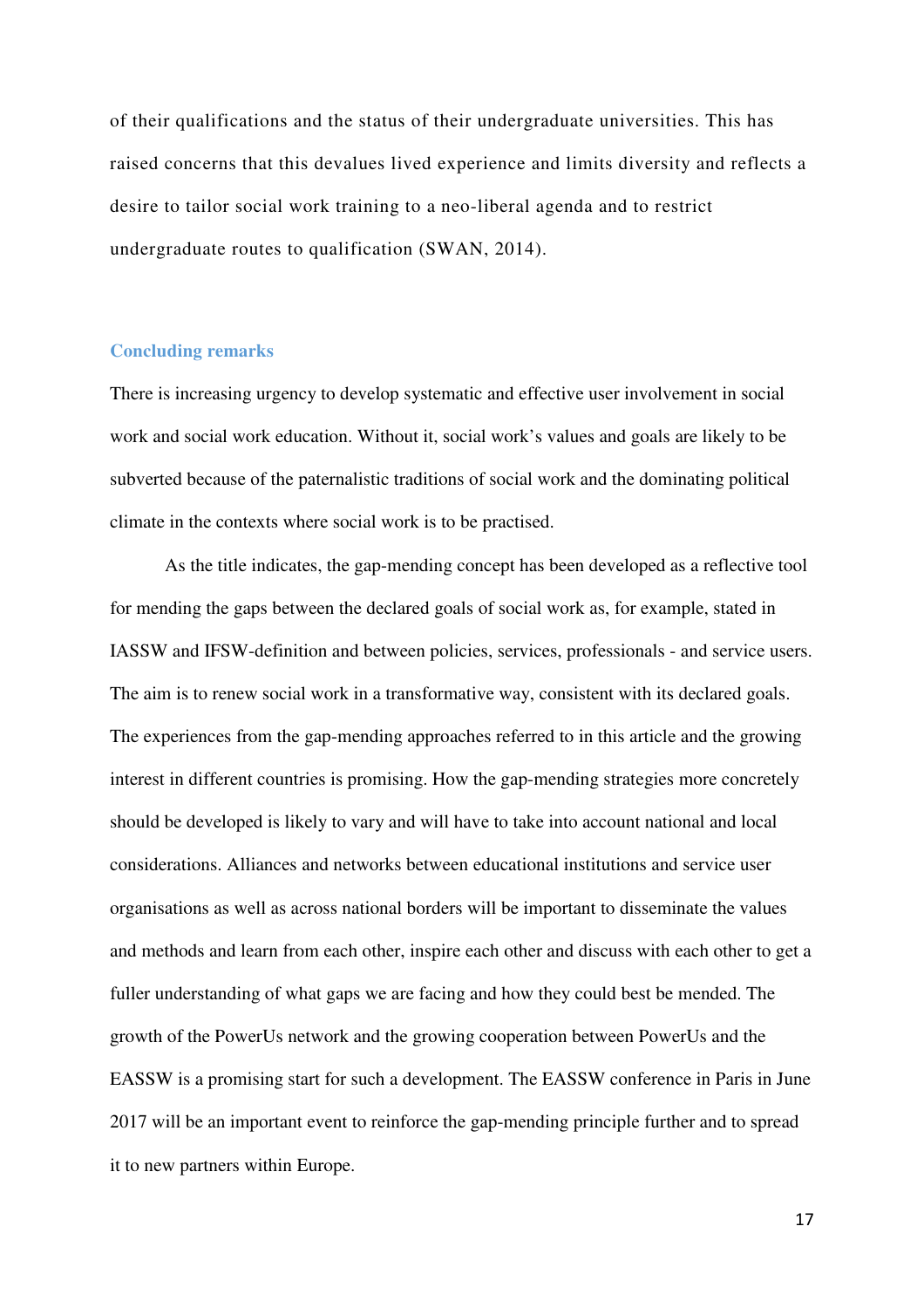#### **References**

- Anghel, R. & Ramon, S. (2009). Service users and carers involvement in social work education: Lessons from an English case study. *European Journal of Social Work,* 12, 2, 185-189.
- Altmann, L. & Hasvold, T. (2015). Brukerinvolvering i sosialfaglig utdanning. Hva kan «gapmending» pedagogikk bidra til? *Fontene Forsking,* 2, 77-89.
- Angelin, A. (2015). Service User Integration Into Social Work Education: Lessons Learned From Nordic Participatory Action Projects**,** *Journal of Evidence Informed Social Work*, 12,1, 124-138.
- Askheim, O. P. (2012). 'Meeting Face to Face creates New Insights': Recruiting Persons with User Experiences as Students in an Educational Programme in Social Work. *Social Work Education,* 5, 557-569.
- Askheim, O. P., Altmann, L. & Hasvold, T. (2014). «Ansikt til ansikt gir innsikt» brukere som medstudenter i sosialfaglig utdanning. In G. Bjørke, H. Jarning & O. Eikeland (Eds.). *Ny praksis – ny kunnskap: om utviklingsarbeid som sjanger*. Oslo: AMB-media.

Baldwin, M. & Sadd, J. (2006). Allies with attitude! Service users, academics and social service agency staff learning how to share power in running social work education cources. *Social Work Education,* 25, 4, 348-359.

Barnes, D., Carpenter, J. & Dickingson, C. (2006. The outcomes of partnerships with mental health users in the interprofessional education: a case study. *Health and Social Care in the Community,* 14, 5, 426-435.

Beresford, P. (2005). Theory and practice of user involvement in research: Making the connection with public policy and practice, in L. Lowes and I. Hulatt (eds). *Involving*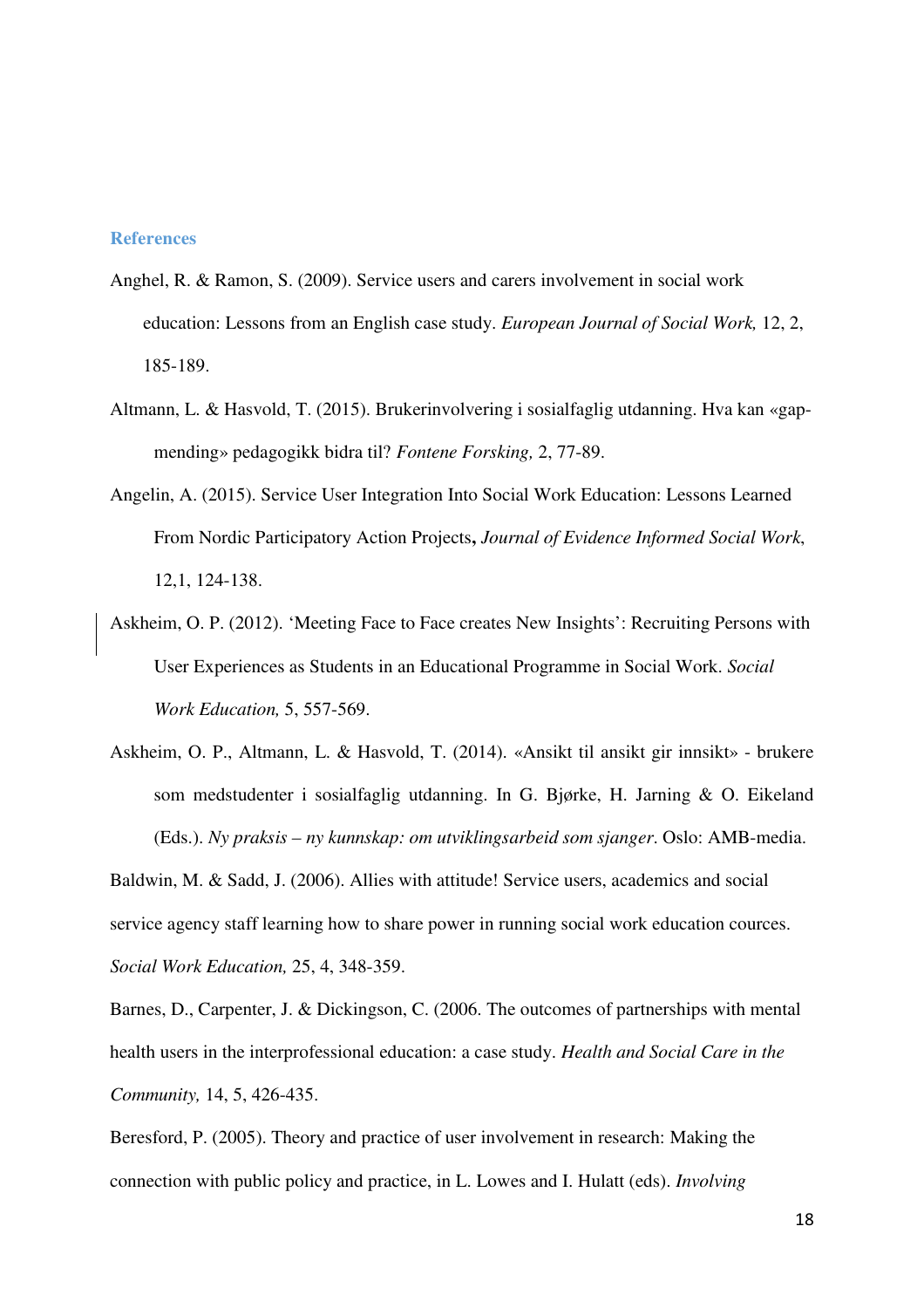*Service Users in Health and Social Care Research*, London, Routledge.

Beresford, P. (2009). Differentiated consumers? A differential view from a service user perspective. In R. Simmons, M. Powell and I. Greener (eds). *The consumer in public services.*  Bristol: The Policy Press.

Beresford, P. (2011). Radical social work and service users: a crucial connection. In Lavalette, M. (ed.). *Radical social work today. Social work at the crossroads.* Bristol: The Policy Press.

Beresford, P. (2014). Social Work Education Leads The Way On Involving Service Users, The Guardian, Social Care Network, 3 June, http://www.theguardian.com/social-carenetwork/2014/jun/03/social-work-education-leads-way-involving-service-users

Beresford, P. (2016*). All Our Welfare: Towards participatory social policy*, Bristol: The Policy Press.

Beresford, P. & Croft, S. (2003). Involving service users in management: citizenship, access and support, i Reynolds, Henderson, Seden, Charlesworth & Bullman (eds). (2003) *The Managing Care Reader*, London: Routledge/ The Open University,

Beresford, P., Branfield, F., Taylor, J., Brennan, M., Sartori, J., Lalani, M. & Wise, G. (2006). Working together for better social work education, *Social Work Education*, 25, 4, 326–331.

Börjeson, B., Denvall, V., Heule, C. & Kristiansen, A. (2008). *Vi och dom. Om att ifrågasätta en gränssättning,* Stockholm: Ersta Sköndal University College.

Bowers, H. & Wilkins, A. (2012). Co-production in Evaluation and Outcome. In P. Beresford & S. Carr: *Social Care, Service Users and User Involvement.* Research Highlights in Social Work. London: Jessica Kingsley Publishers.

Branfield, F. (2009). *Developing User Involvement In Social Work Education*, Workforce Development Report 29, London: Social Care Institute for Excellence.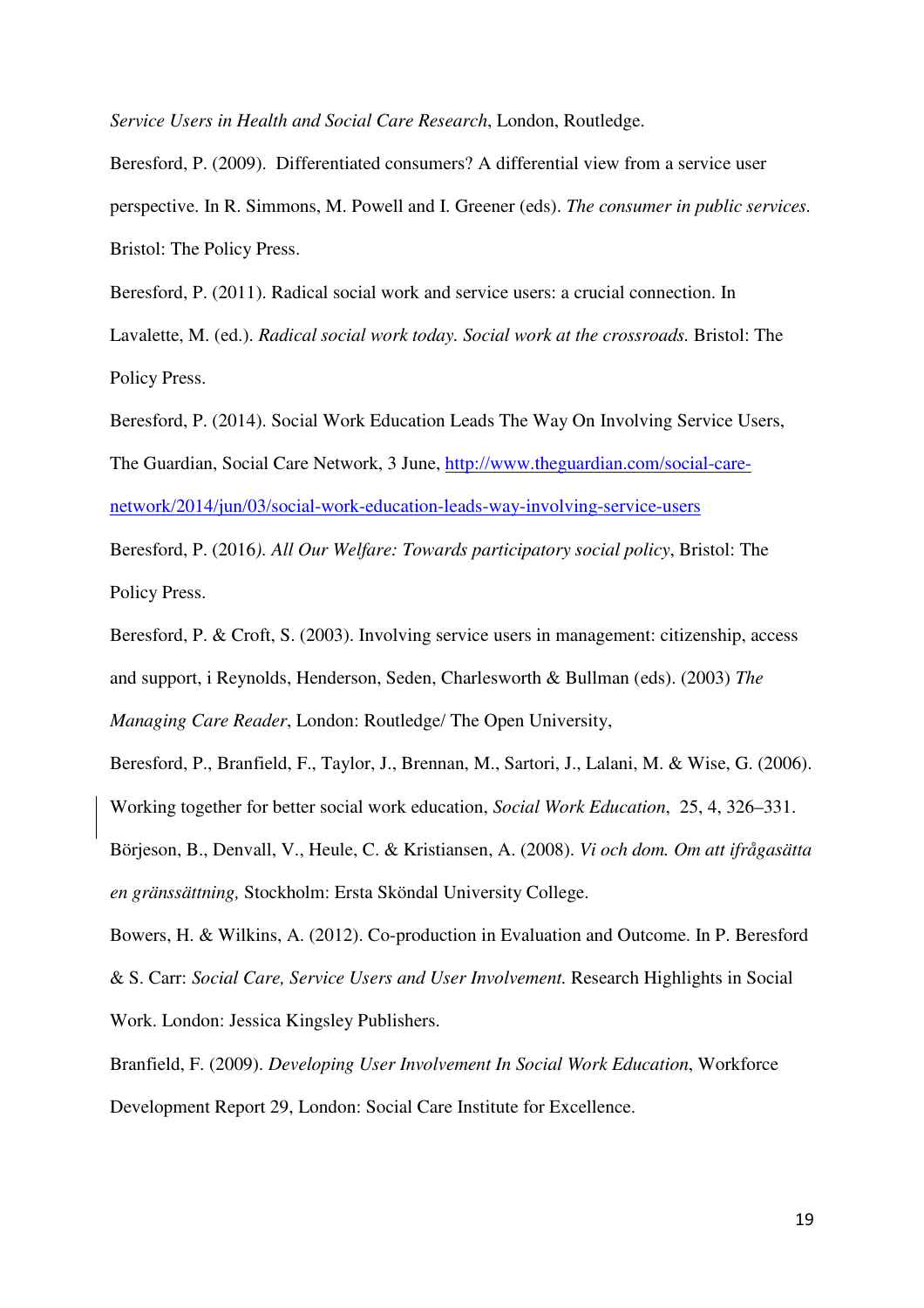Branfield, F., Beresford, P. and Levin, E. (2007), *Common aims: A strategy to support service user involvement in social work education*, Position paper 7, London: SCIE.

Cameron, C. (editor), (2014). *Disability Studies: A student's guide*, London: Sage

Campbell, J. and Oliver, M. (1996). *Disability Politics: Understanding Our Past, Changing Our Future*, London, Routledge.

Casey, H. (2016). *Mending The Gap In Professional Education*, Research And Scholarship Journal, Association of Colleges.

Davidson, L.; Andres-Hyman, R.; Fry, J. & Kirk, T. (2008). From Double Trouble to Dual Recovery: integrating models of recovery in addiction and mental health. *Journal of Dual Diagnosis,* 4, 3, 273-290.

Deegan, P. (1988) Recovery: The lived experience of rehabilitation. *Psychosocial Rehabilitation Journal*, 11,4, 11-19

Departement of Health (2002). *Requirements for Social Work Education and Training.*  London: Departement of Health.

Evaluation of Social Work Degree Qualification in England Team (2008). *Evaluation of the New Social Work Degree Qualification in En England. Volume 1: Findings.* London: Kings College Social Care Workforce Research Unit.

Eriksson, E. (2015). *Sanktionerat motstånd. Brukarinflytande som fenomen och praktik*, Lund: Lund University.

Freire, P. (1970). *Pedagogy of the oppressed.* New York: Herder & Herder.

Gupta, A. & Blewett, J. (2008). Involving service users in social work training on the reality of family poverty: a case study of a collaborative project. *Social Work Education,* 27, 5, 459- 473.

Hasenfeldt, Y. (1992). *Human Services as complex organizations*, London:

SAGE Publications,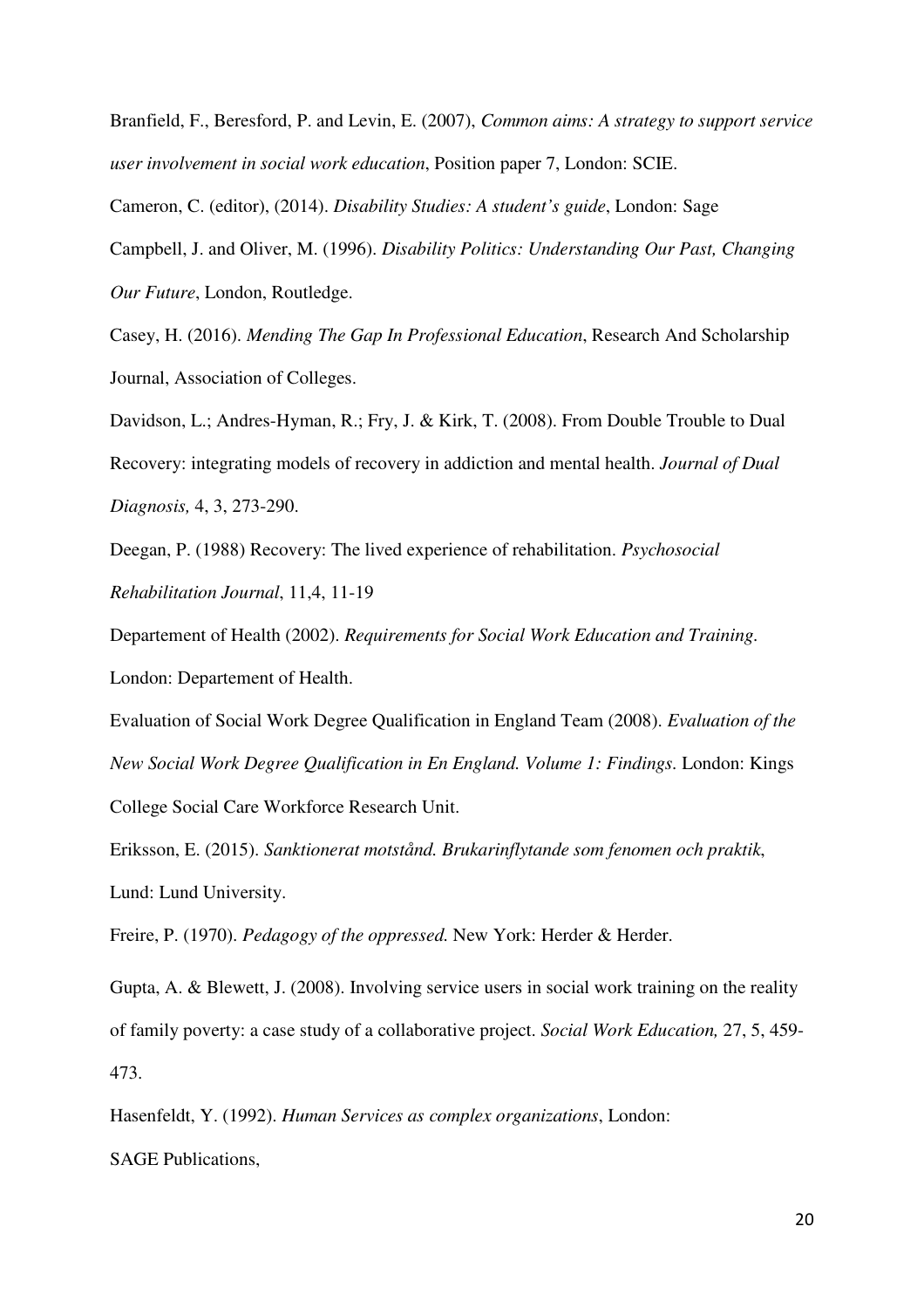Heule, C. & Kristiansen, A. (2011). Språk och begrepp som stigmatiserande eller mobiliserande faktorer, inV. Denvall, C. Heule, C. & A. Kristiansen (eds). *Social Mobilisering. En utmaning i socialt arbete*, Lund: Gleerups.

Heule, C. & Kristiansen, A. (2013) Vem är en brukare? Kan en brukare representera andra brukare än sig själva? *Socialpolitik* nr 1/2013

Heule, C. & Kristiansen, A. (2016) Gap mending as an additional concept in analytical reflections about service user involvement. In C.Spatscheck, S. Ashencaen Crabtree & J. Parker, J. (eds). *Methods and Methodologies of Social Work - Relecting Professional Interventions*, Bremen: Whiting & Birch.

Hunter, S. & Ritchie, P. (2007). *Co-production and Personalisation in Social Care.* London and Philadelphia: Jessica Kingsley Publishers.

Humphreys, C. (2005). Service user involvement in social work education: a case example. *Social Work Education,* 24, 7, 797-803.

Högskoleverket (2009). *Utvärdering av socionomutbildningen vid svenska universitet och högskolor*. Stockholm: Högskoleverket.

Jacks, R. (editor), (1995). *Empowerment In Community Care*, London, Chapman and Hall Järvinen och Mik-Meyer (2004) *At skabe en klient*, Copenhagen: Hans Reitzels Förlag.

Johansson, T. (2006). Mötets många ansikten – när professionella möter klienter, in A.Meeuwisse, S.Sunesson & H. Swärd (eds.): *Socialt arbete*, Stockholm: Natur och kultur.

Kristiansen, A. & Heule, C. (2016). Sweden: Power, Experiences and Mutual Development. Using the Concept of Gap-Mending in Social Work Education, In Chiapparini, E. (ed.)*The Service User as a Partner in Social Work Projects and Education. Concepts and Evaluations of Courses with a Gap-Mending Approach in Europe*, Berlin: Barbara Budrich Publishers,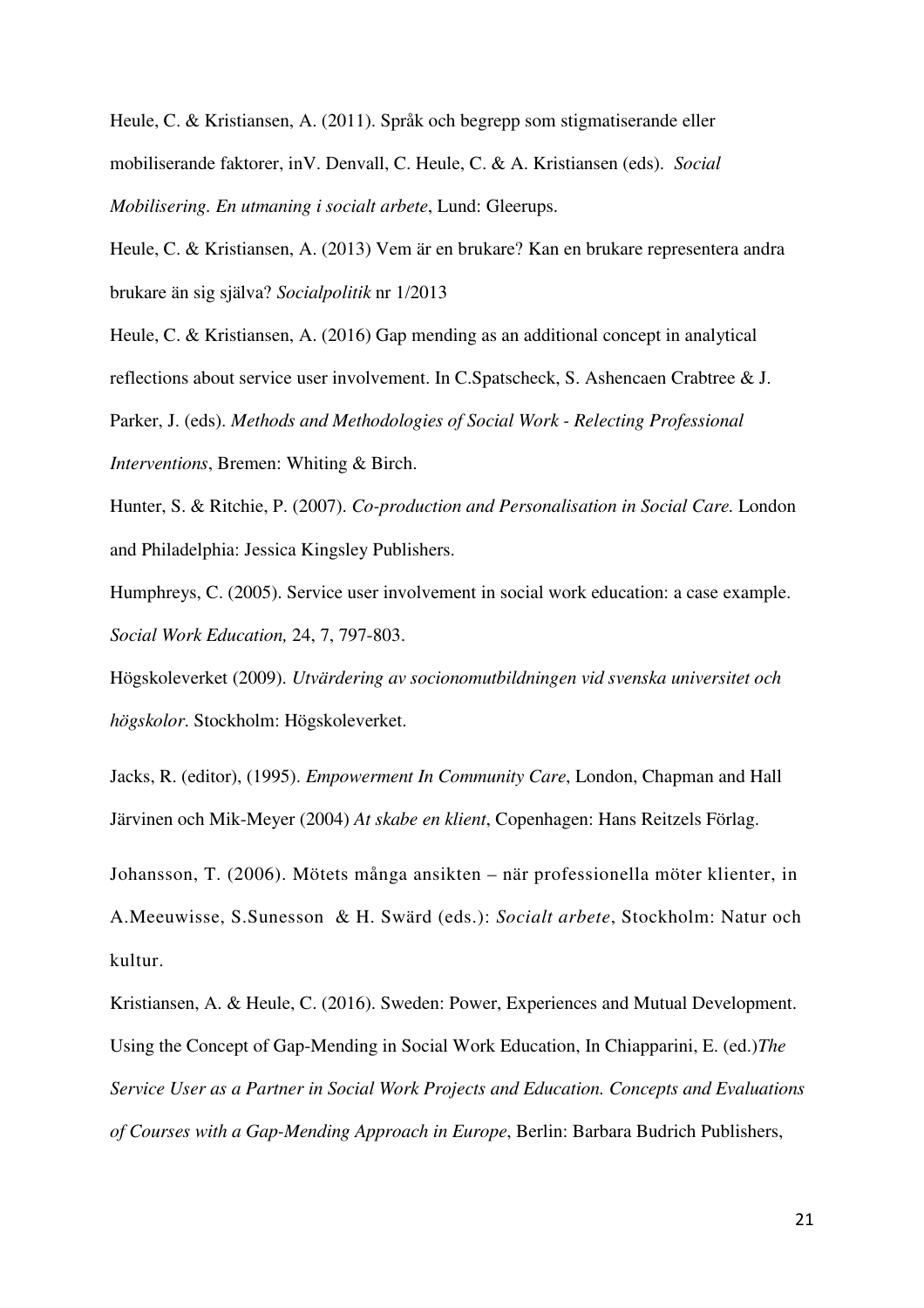- Lavalette, M. (eds.) (2011). *Radical social work today. Social work at the crossroads.* Bristol: The Policy Press.
- Levin, E. (2004). *Service Users and Carers in Social Work Education.* London: Social care Institute for Excellence
- Levine, S.K. & Levine, E.G. (1999). *Foundations of Expressive Arts Therapy.* London: Jessica Kingsley.

Levinas, E. (1998). *Entre nous. Thinking of the other*, London: The Athlone Press Ltd.

McCormack, B. & McCane, T. (2010). *Person-Centered Nursing. Theory and Practice.*  Oxford: Wiley-Blackwell.

Mittal, D; Corrigan., P.; Shermann, M. D.; Chekuri, L.; Han, X.; Reaves, C.; Mukherjee, S.; Moris, S. & Sullivan, G. (2014). Healthcare providers' attitudes towards persons with schizophrenia. *Psychiatric Rehabilitation Journal,* 37, 4, 297-303.

Needham, C. & Carr, S. (2009). *Co-production: an emerging evidence base for adult social care transformation.* Research Briefing 31. London: Social Cers Institute for Excellence.

Nordt, C., Rössler, W. & Lauber, C. (2006). Attitudes of mental health professionals towards people with schizophrenia and major depression. *Scizophrenia bulletin,* 32, 709-714.

Oliver, M. Sapey, B. Thomas, P. (2012). *Social Work With Disabled People, Fourth Edition*, Basingstoke: Palgrave Macmillan.

Oliver, M. & Barnes, C. (2012). *The new politics of disablement* , Basingstoke: Palgrave Macmillan.

Parton, N. (2000). Some Thoughts on the Relationship Between Theory and Practice in and for Social Work, *British Journal of Social Work*, 30, 4, 449 - 463 Priestly, M (1999) *Disability Politics and Community Care*, London: JKP,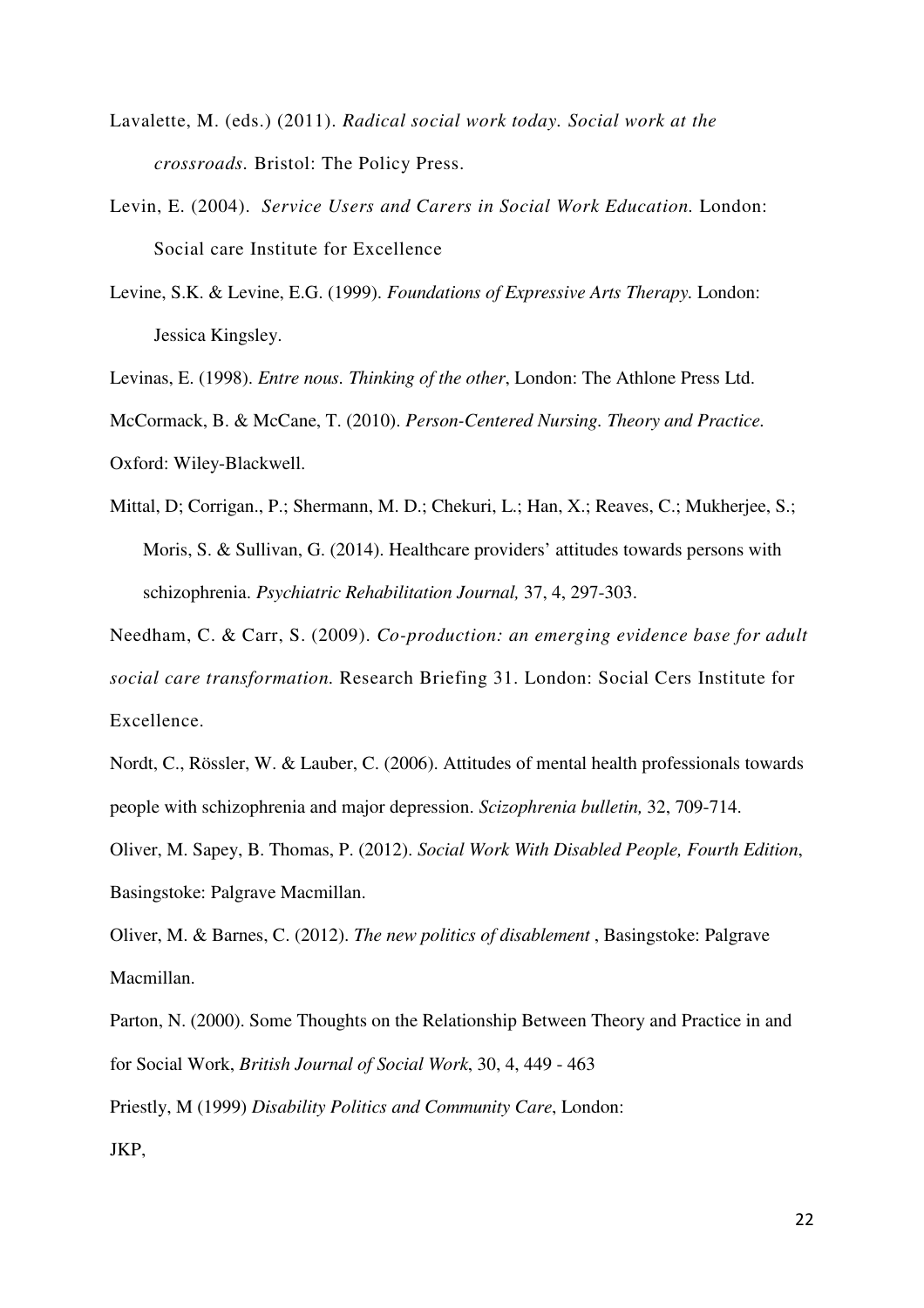Rogowski, S. (2010):*Social work. The rise and fall of a profession.* Bristol: The policy Press.

Robinson, K. & Webber, M. (2013). Models and Effectiveness of Service User and Carer Involvement in Social Work Education: A literature Review*. British Journal of Social Work* 43, 925-944.

Rønning, R. (2005). Den institusjonelle ydmykingen, *Nordisk Sosialt Arbeid* , 2 (5), 111-121.

Shera, W. and Wells, L.M. (editors) (1999). *Empowerment Practice In Social Work:* 

*Developing richer conceptual foundations*, Toronto: Canadian Scholars' Press.

Solomon, B.H. (1976). *Black Empowerment. Social Work in Oppressed Communities.* New York :Columbia University Press.

Svensson, B.; Brunt, D.; Bejerhold, U.; Eklund, M.; Gyllensten, A. L.; Leufstadius, C.; Markström, U.; Sandlund, M.; Östman, M. & Hansson, L. (2014). Health Care Students' Attitudes towards People with Schizophrenia – a Survey of Eight University Training Programs. *Open Journal of Psychiatry,* 4, 309-316.

SWAN (edited), (2014). *In Defence Of Social Work: Why Michael Gove is wrong*, A Social Work Action Network Pamphlet. London.

Taylor, I. & Le Riche, P. (2006). What do we know about partnership with service users and carers in social work education and how robust is the evidence base? *Health and Social Care in the Community,* 14, 5, 418-425.

Tilley, L. & Jones R. ( 2013). Involving service users and carers. In S.MacKian & J.Simons (eds.)(2013) *Leading managing caring: understanding leadership and management in health and social care*, Routledge, London

Trevithick, P. (2003). Effective Relation-based Practice: A Theoretical Exploration, in *Journal of Social Work Practice*, 17, 2, 163 - 176

Trevithick, P. (2012). *Social work skills.* Berkshire: Open University Press.

Topor, A. (2001). *Managing the contradictions: Recovery from severe mental disorders*,